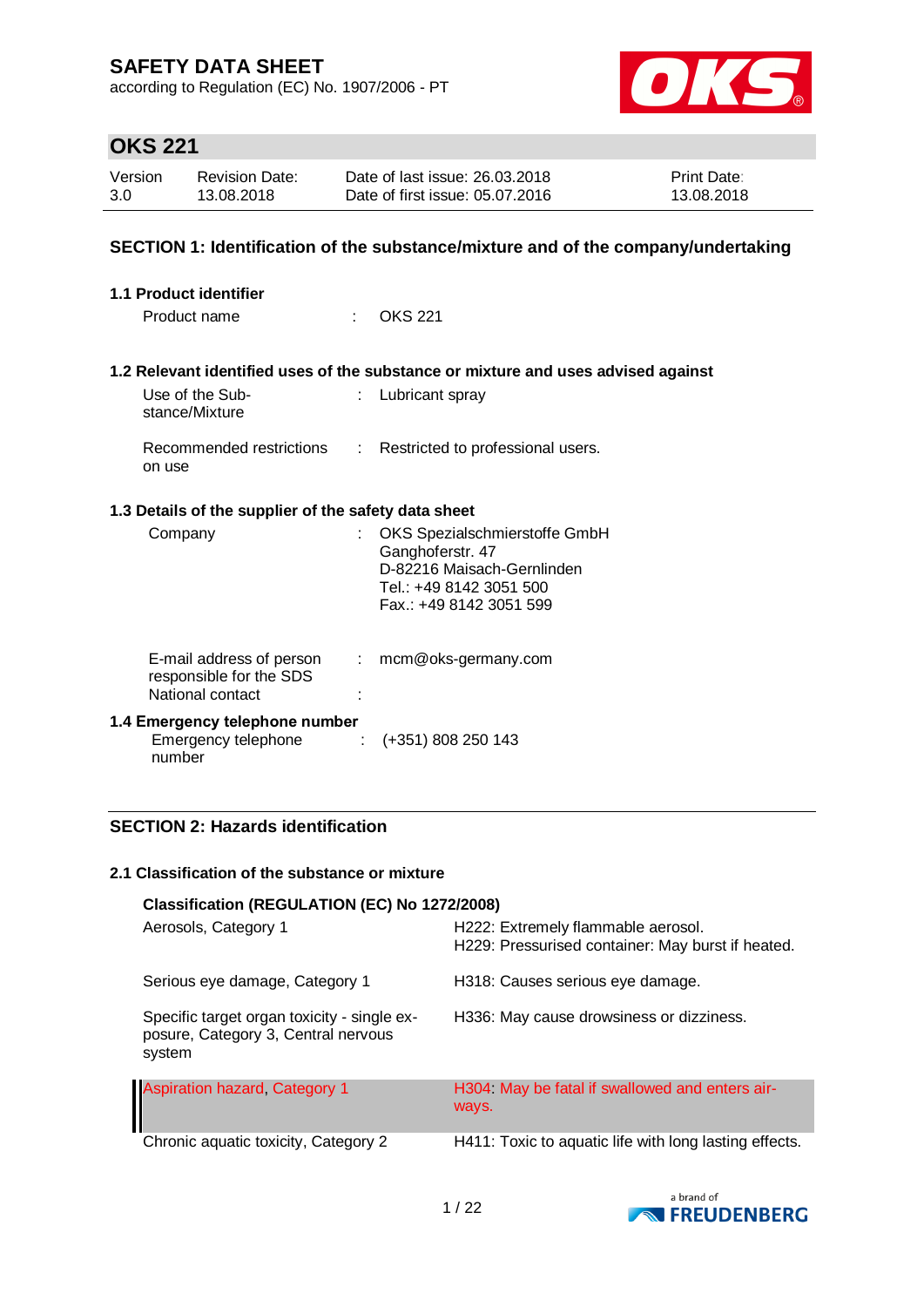according to Regulation (EC) No. 1907/2006 - PT



# **OKS 221**

| Version | <b>Revision Date:</b> | Date of last issue: 26.03.2018  | <b>Print Date:</b> |
|---------|-----------------------|---------------------------------|--------------------|
| 3.0     | 13.08.2018            | Date of first issue: 05.07.2016 | 13.08.2018         |

#### **2.2 Label elements**

| Labelling (REGULATION (EC) No 1272/2008) |   |                                              |                                                                                                                                                                                       |  |  |
|------------------------------------------|---|----------------------------------------------|---------------------------------------------------------------------------------------------------------------------------------------------------------------------------------------|--|--|
| Hazard pictograms                        |   |                                              |                                                                                                                                                                                       |  |  |
| Signal word                              |   | Danger                                       |                                                                                                                                                                                       |  |  |
| <b>Hazard statements</b>                 | ÷ | H <sub>222</sub><br>H <sub>229</sub><br>H304 | Extremely flammable aerosol.<br>Pressurised container: May burst if heated.<br>May be fatal if swallowed and enters air-<br>ways.                                                     |  |  |
|                                          |   | H318<br>H336<br>H411                         | Causes serious eye damage.<br>May cause drowsiness or dizziness.<br>Toxic to aquatic life with long lasting effects.                                                                  |  |  |
| Supplemental Hazard<br><b>Statements</b> |   | <b>EUH066</b>                                | Repeated exposure may cause skin dry-<br>ness or cracking.                                                                                                                            |  |  |
| Precautionary statements                 | ÷ | <b>Prevention:</b>                           |                                                                                                                                                                                       |  |  |
|                                          |   | P <sub>210</sub>                             | Keep away from heat, hot surfaces, sparks,<br>open flames and other ignition sources. No<br>smoking.                                                                                  |  |  |
|                                          |   | P211                                         | Do not spray on an open flame or other<br>ignition source.                                                                                                                            |  |  |
|                                          |   | P251                                         | Do not pierce or burn, even after use.                                                                                                                                                |  |  |
|                                          |   | P273                                         | Avoid release to the environment.                                                                                                                                                     |  |  |
|                                          |   | P280                                         | Wear eye protection/face protection.                                                                                                                                                  |  |  |
|                                          |   | <b>Response:</b>                             |                                                                                                                                                                                       |  |  |
|                                          |   | $P301 + P310$                                | IF SWALLOWED: Immediately call a<br>POISON CENTER/doctor.                                                                                                                             |  |  |
|                                          |   | P305 + P351 + P338 + P310                    | IF IN EYES: Rinse cautiously<br>with water for several minutes. Remove<br>contact lenses, if present and easy to do.<br>Continue rinsing. Immediately call a<br>POISON CENTER/doctor. |  |  |
|                                          |   | P331<br>P391                                 | Do NOT induce vomiting.<br>Collect spillage.                                                                                                                                          |  |  |
|                                          |   | Storage:                                     |                                                                                                                                                                                       |  |  |
|                                          |   | $P410 + P412$                                | Protect from sunlight. Do not expose to<br>temperatures exceeding 50 °C/ 122 °F.                                                                                                      |  |  |

Hazardous components which must be listed on the label: pentane calcium dihydroxide

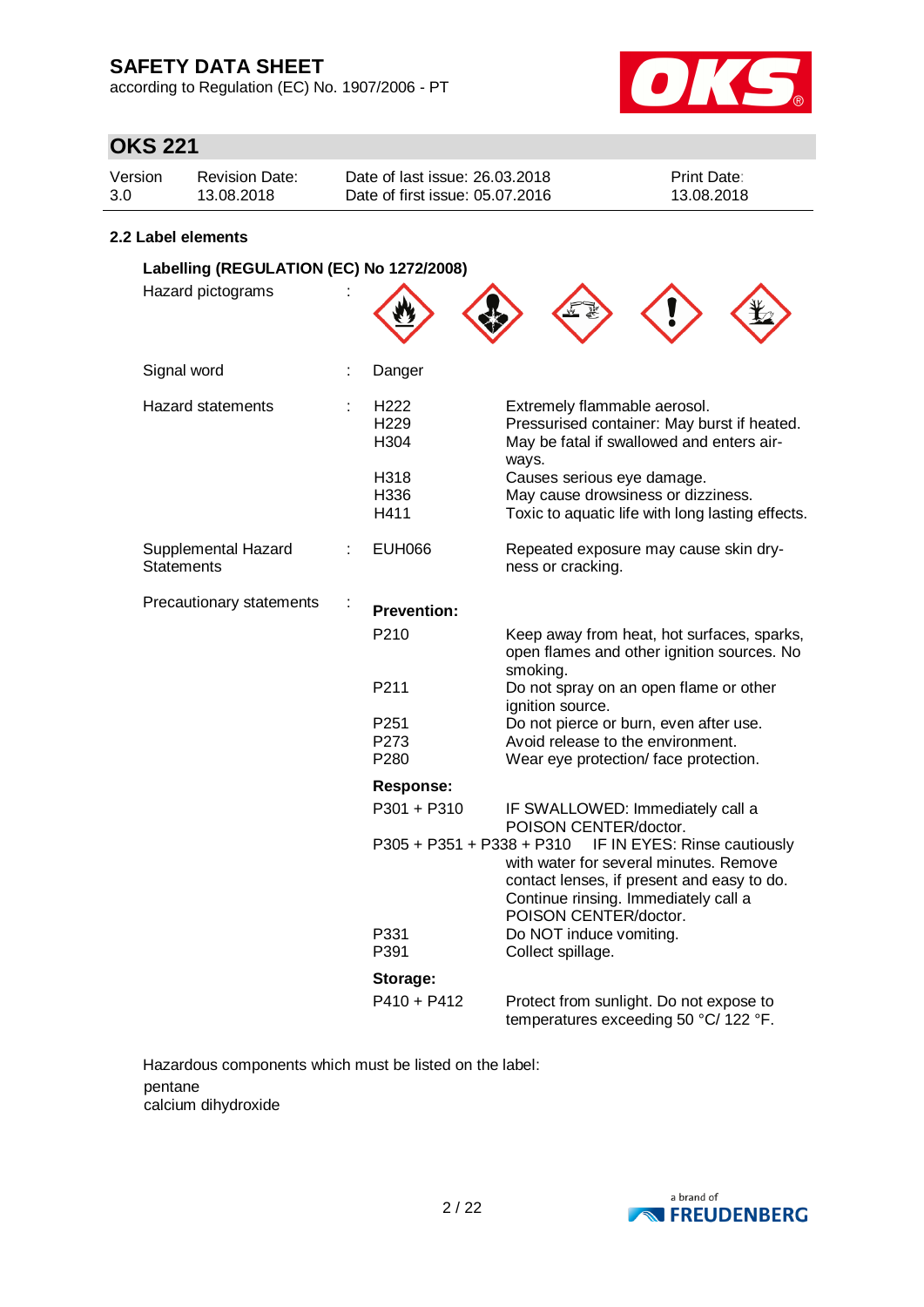according to Regulation (EC) No. 1907/2006 - PT



## **OKS 221**

| Version | <b>Revision Date:</b> | Date of last issue: 26.03.2018  | <b>Print Date:</b> |
|---------|-----------------------|---------------------------------|--------------------|
| 3.0     | 13.08.2018            | Date of first issue: 05.07.2016 | 13.08.2018         |

#### **2.3 Other hazards**

This substance/mixture contains no components considered to be either persistent, bioaccumulative and toxic (PBT), or very persistent and very bioaccumulative (vPvB) at levels of 0.1% or higher.

### **SECTION 3: Composition/information on ingredients**

#### **3.2 Mixtures**

Chemical nature : Active substance with propellant

#### **Hazardous components**

| Chemical name                                | CAS-No.<br>EC-No.<br>Index-No.<br>Registration number                     | Classification                                                                       | Concentration<br>limits<br>M-Factor<br><b>Notes</b> | Concentration<br>(% w/w) |
|----------------------------------------------|---------------------------------------------------------------------------|--------------------------------------------------------------------------------------|-----------------------------------------------------|--------------------------|
| pentane                                      | 109-66-0<br>203-692-4<br>601-006-00-1<br>01-2119459286-30-<br><b>XXXX</b> | Flam. Liq.2; H225<br>STOT SE3; H336<br>Asp. Tox.1; H304<br>Aquatic Chronic2;<br>H411 | Note C                                              | $>= 30 - 50$             |
| propane                                      | 74-98-6<br>200-827-9<br>601-003-00-5<br>01-2119486944-21-<br>XXXX         | Flam. Gas1; H220<br>Press. GasCompr.<br>Gas; H280                                    | Note U (table<br>3.1)                               | $>= 10 - 20$             |
| calcium dihydroxide                          | 1305-62-0<br>215-137-3<br>01-2119475151-45-<br><b>XXXX</b>                | Skin Irrit.2; H315<br>Eye Dam.1; H318<br>STOT SE3; H335                              |                                                     | $>= 3 - 10$              |
| Substances with a workplace exposure limit : |                                                                           |                                                                                      |                                                     |                          |
| butane                                       | 106-97-8<br>203-448-7<br>601-004-00-0                                     | Flam. Gas1; H220<br>Press. GasCompr.<br>Gas; H280                                    | Note U (table<br>3.1), Note C                       | $>= 10 - 20$             |
| molybdenum disul-<br>phide                   | 1317-33-5<br>215-263-9                                                    |                                                                                      |                                                     | $>= 1 - 10$              |

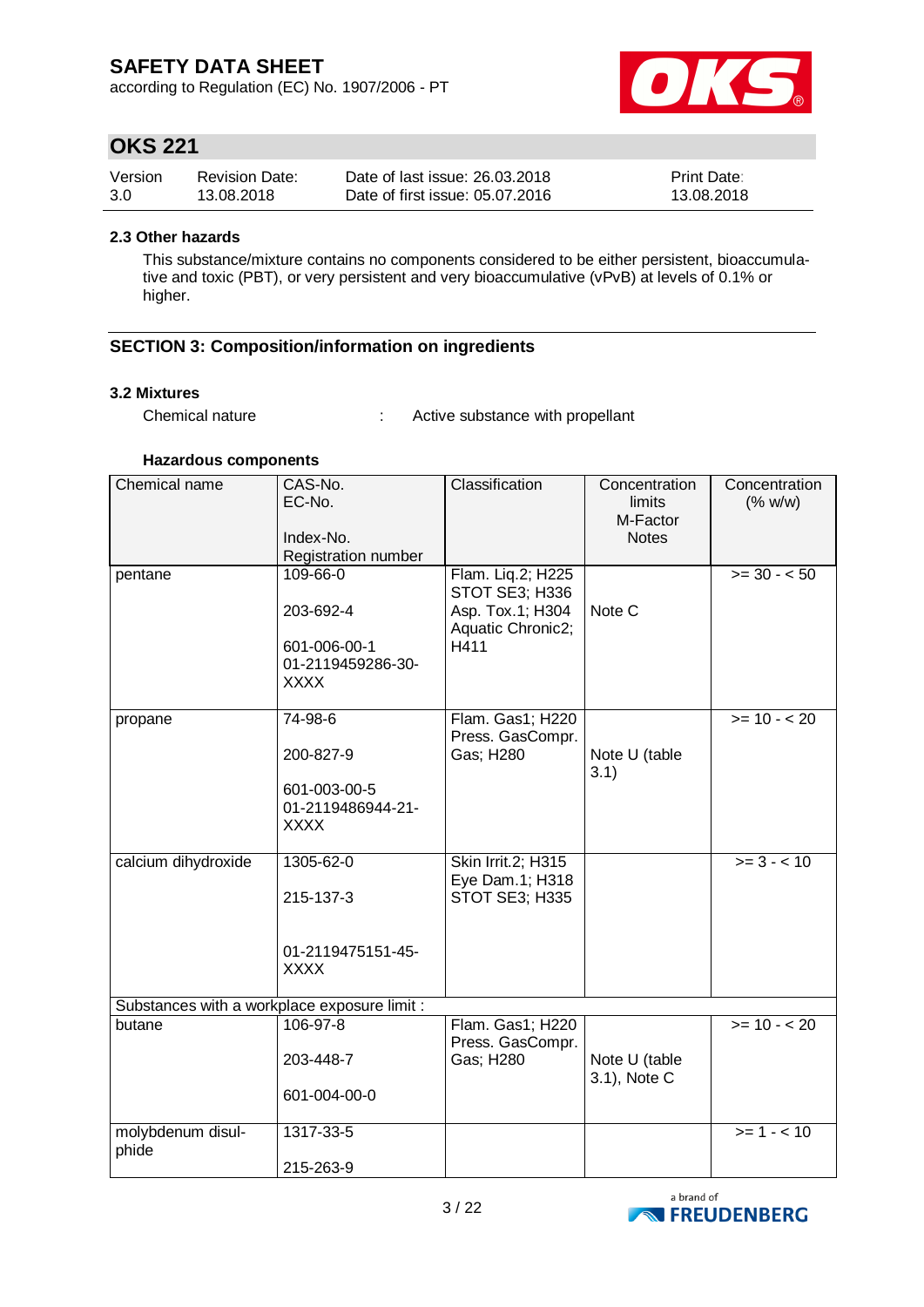according to Regulation (EC) No. 1907/2006 - PT



## **OKS 221**

| Version | <b>Revision Date:</b> | Date of last issue: 26.03.2018  | <b>Print Date:</b> |
|---------|-----------------------|---------------------------------|--------------------|
| 3.0     | 13.08.2018            | Date of first issue: 05.07.2016 | 13.08.2018         |

| isobutane | 75-28-5<br>200-857-2<br>601-004-00-0<br>01-2119485395-27-<br><b>XXXX</b> | Flam. Gas1; H220<br>Press. GasCompr.<br>Gas; H280 | Note U (table<br>3.1), Note C | $>= 1 - 10$ |
|-----------|--------------------------------------------------------------------------|---------------------------------------------------|-------------------------------|-------------|
| Graphite  | 7782-42-5<br>231-955-3                                                   |                                                   |                               | $>= 1 - 10$ |

For explanation of abbreviations see section 16.

### **SECTION 4: First aid measures**

### **4.1 Description of first aid measures**

| If inhaled              | Call a physician or poison control centre immediately.<br>Remove person to fresh air. If signs/symptoms continue, get<br>medical attention.<br>Keep patient warm and at rest.<br>If unconscious, place in recovery position and seek medical<br>advice.<br>Keep respiratory tract clear.<br>If breathing is irregular or stopped, administer artificial respira-<br>tion. |  |
|-------------------------|---------------------------------------------------------------------------------------------------------------------------------------------------------------------------------------------------------------------------------------------------------------------------------------------------------------------------------------------------------------------------|--|
| In case of skin contact | Take off all contaminated clothing immediately.<br>Get medical attention immediately if irritation develops and<br>persists.<br>Wash clothing before reuse.<br>Thoroughly clean shoes before reuse.<br>Wash skin thoroughly with soap and water or use recognized<br>skin cleanser.                                                                                       |  |
| In case of eye contact  | Rinse immediately with plenty of water, also under the eyelids,<br>for at least 10 minutes.<br>If easy to do, remove contact lens, if worn.<br>Get medical attention immediately.                                                                                                                                                                                         |  |
| If swallowed            | Move the victim to fresh air.<br>÷<br>If accidentally swallowed obtain immediate medical attention.<br>Keep respiratory tract clear.<br>Do NOT induce vomiting.                                                                                                                                                                                                           |  |

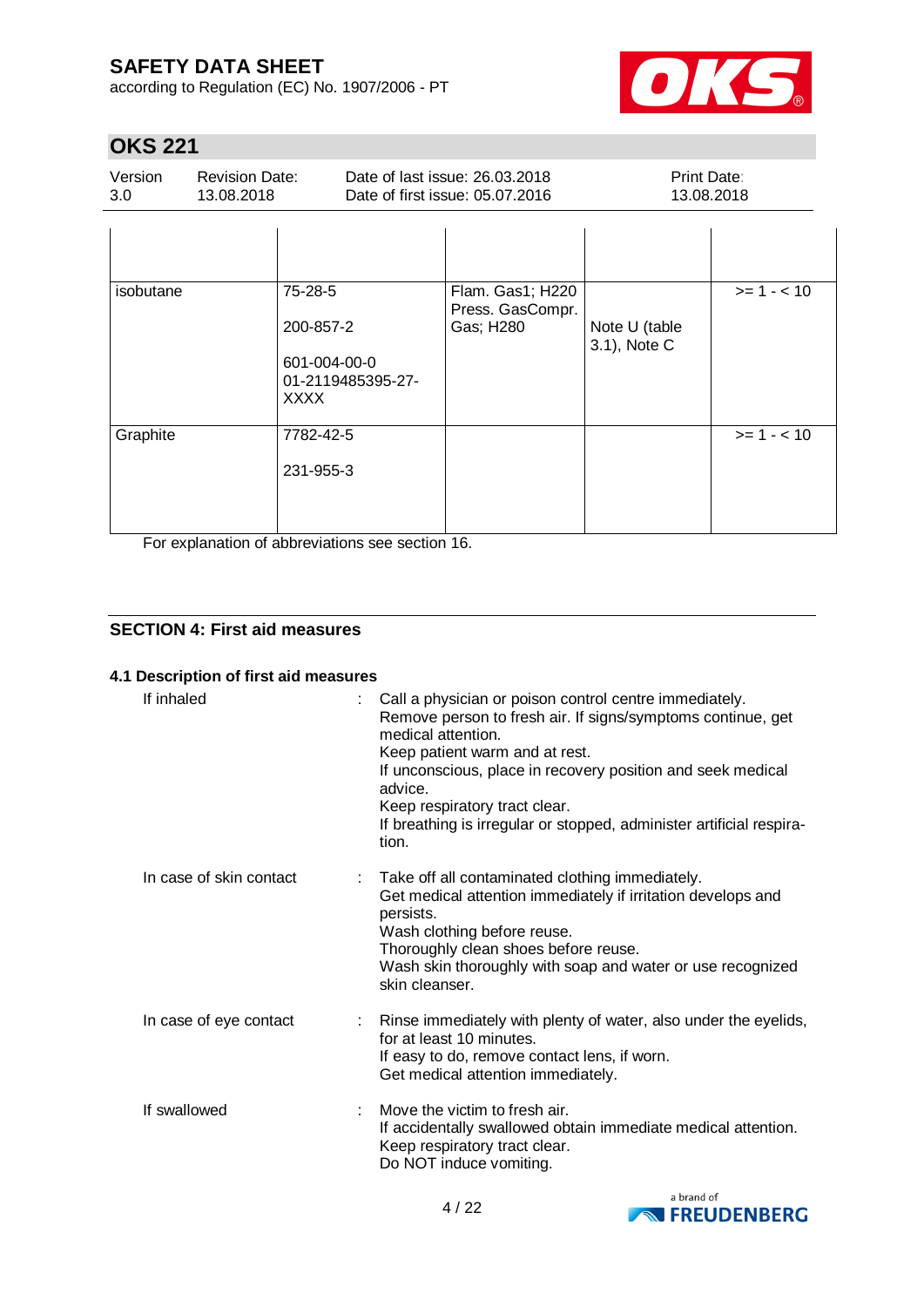according to Regulation (EC) No. 1907/2006 - PT



# **OKS 221**

| Version<br>3.0 | <b>Revision Date:</b><br>13.08.2018 |                                                                                                   | Date of last issue: 26,03,2018<br>Date of first issue: 05.07.2016                                                                                                        | Print Date:<br>13.08.2018 |
|----------------|-------------------------------------|---------------------------------------------------------------------------------------------------|--------------------------------------------------------------------------------------------------------------------------------------------------------------------------|---------------------------|
|                |                                     | damage.                                                                                           | Rinse mouth with water.<br>Aspiration hazard if swallowed - can enter lungs and cause                                                                                    |                           |
|                |                                     |                                                                                                   | 4.2 Most important symptoms and effects, both acute and delayed                                                                                                          |                           |
| Symptoms       |                                     | ÷.<br><b>Dizziness</b><br><b>Drowsiness</b><br>Headache<br>Nausea<br><b>Tiredness</b><br>Erythema | Inhalation may provoke the following symptoms:<br><b>Unconsciousness</b><br>Skin contact may provoke the following symptoms:                                             |                           |
|                |                                     |                                                                                                   | Aspiration may cause pulmonary oedema and pneumonitis.                                                                                                                   |                           |
| Risks          |                                     |                                                                                                   | Central nervous system depression<br>Can be absorbed through skin.<br>Risk of product entering the lungs on vomiting after ingestion.<br>Health injuries may be delayed. |                           |

#### **4.3 Indication of any immediate medical attention and special treatment needed**

Treatment : Treat symptomatically.

#### **SECTION 5: Firefighting measures**

| 5.1 Extinguishing media<br>Suitable extinguishing media : ABC powder     |                                                                                                                                                                                                                      |
|--------------------------------------------------------------------------|----------------------------------------------------------------------------------------------------------------------------------------------------------------------------------------------------------------------|
| Unsuitable extinguishing<br>media                                        | : High volume water jet                                                                                                                                                                                              |
| 5.2 Special hazards arising from the substance or mixture                |                                                                                                                                                                                                                      |
| Specific hazards during fire- : Fire may cause evolution of:<br>fighting | Carbon oxides<br>Metal oxides<br>Sulphur oxides                                                                                                                                                                      |
|                                                                          | Fire Hazard<br>Do not let product enter drains.<br>Contains gas under pressure; may explode if heated.<br>Beware of vapours accumulating to form explosive concentra-<br>tions. Vapours can accumulate in low areas. |

#### **5.3 Advice for firefighters**

Special protective equipment : In the event of fire, wear self-contained breathing apparatus.

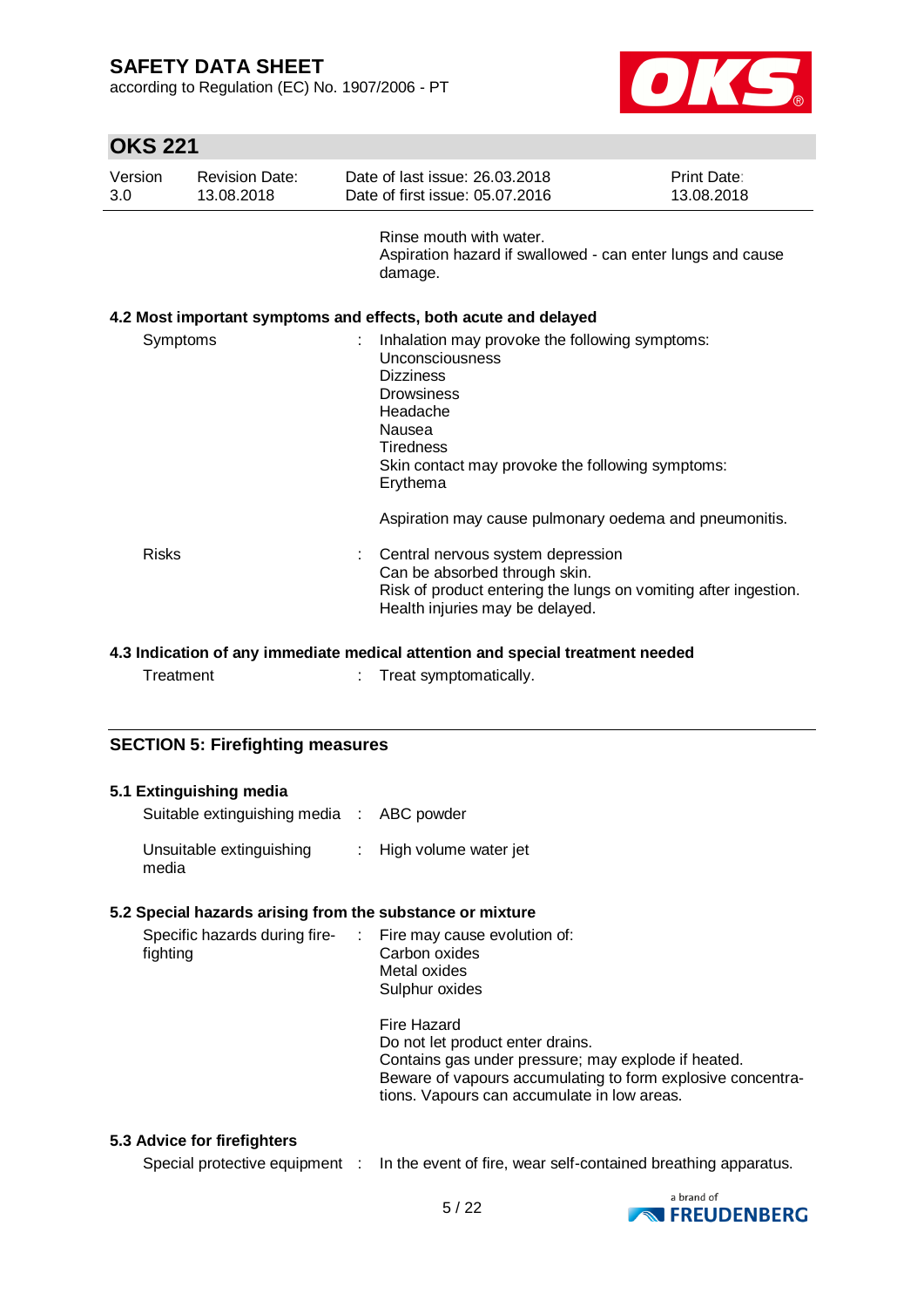according to Regulation (EC) No. 1907/2006 - PT



## **OKS 221**

| Version<br>3.0   | <b>Revision Date:</b><br>13.08.2018 | Date of last issue: 26.03.2018<br>Date of first issue: 05.07.2016                                                                                                                                | <b>Print Date:</b><br>13.08.2018 |
|------------------|-------------------------------------|--------------------------------------------------------------------------------------------------------------------------------------------------------------------------------------------------|----------------------------------|
| for firefighters |                                     | Use personal protective equipment. In the case of respirable<br>dust and/or fumes, use self-contained breathing apparatus.<br>Exposure to decomposition products may be a hazard to<br>health.   |                                  |
|                  | Further information                 | Standard procedure for chemical fires.<br>÷.<br>Collect contaminated fire extinguishing water separately. This<br>must not be discharged into drains.<br>Cool containers/tanks with water spray. |                                  |

### **SECTION 6: Accidental release measures**

#### **6.1 Personal precautions, protective equipment and emergency procedures**

| Personal precautions | Evacuate personnel to safe areas.<br>Ensure adequate ventilation.<br>Remove all sources of ignition.<br>Do not breathe vapours or spray mist.<br>Do not breathe dust/ fume/ gas/ mist/ vapours/ spray.<br>Refer to protective measures listed in sections 7 and 8.<br>Only qualified personnel equipped with suitable protective |
|----------------------|----------------------------------------------------------------------------------------------------------------------------------------------------------------------------------------------------------------------------------------------------------------------------------------------------------------------------------|
|                      | equipment may intervene.                                                                                                                                                                                                                                                                                                         |

#### **6.2 Environmental precautions**

| Environmental precautions | : Do not allow contact with soil, surface or ground water.    |
|---------------------------|---------------------------------------------------------------|
|                           | Prevent further leakage or spillage if safe to do so.         |
|                           | If the product contaminates rivers and lakes or drains inform |
|                           | respective authorities.                                       |

#### **6.3 Methods and material for containment and cleaning up**

| Methods for cleaning up | : Contain spillage, and then collect with non-combustible ab-<br>sorbent material, (e.g. sand, earth, diatomaceous earth, ver-<br>miculite) and place in container for disposal according to local<br>/ national regulations (see section 13).<br>Keep in suitable, closed containers for disposal.<br>Non-sparking tools should be used. |
|-------------------------|-------------------------------------------------------------------------------------------------------------------------------------------------------------------------------------------------------------------------------------------------------------------------------------------------------------------------------------------|
|-------------------------|-------------------------------------------------------------------------------------------------------------------------------------------------------------------------------------------------------------------------------------------------------------------------------------------------------------------------------------------|

#### **6.4 Reference to other sections**

For personal protection see section 8.

### **SECTION 7: Handling and storage**

#### **7.1 Precautions for safe handling**

Advice on safe handling : Do not use in areas without adequate ventilation. Do not breathe vapours or spray mist. In case of insufficient ventilation, wear suitable respiratory equipment.

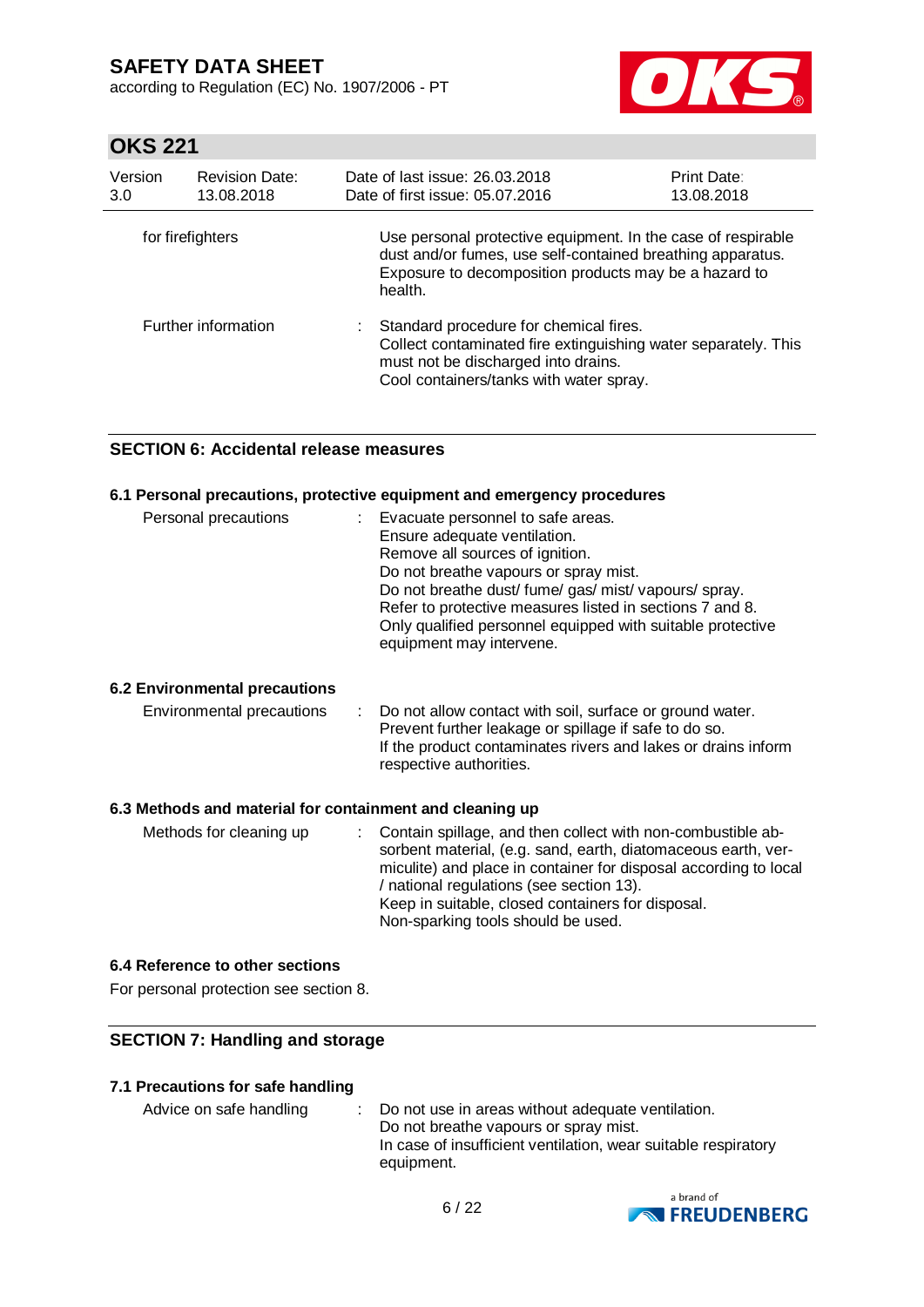according to Regulation (EC) No. 1907/2006 - PT



# **OKS 221**

| Version<br>3.0 | <b>Revision Date:</b><br>13.08.2018              | Date of last issue: 26.03.2018<br>Date of first issue: 05.07.2016                                                                                                                                                                                                                                                                                                                                                                                                                                                                                                                                                                                                                              | <b>Print Date:</b><br>13.08.2018 |
|----------------|--------------------------------------------------|------------------------------------------------------------------------------------------------------------------------------------------------------------------------------------------------------------------------------------------------------------------------------------------------------------------------------------------------------------------------------------------------------------------------------------------------------------------------------------------------------------------------------------------------------------------------------------------------------------------------------------------------------------------------------------------------|----------------------------------|
|                |                                                  | Avoid contact with skin and eyes.<br>For personal protection see section 8.<br>Keep away from fire, sparks and heated surfaces.<br>Smoking, eating and drinking should be prohibited in the ap-<br>plication area.<br>Wash hands and face before breaks and immediately after<br>handling the product.<br>Do not get in eyes or mouth or on skin.<br>Do not get on skin or clothing.<br>Do not ingest.<br>Do not use sparking tools.<br>These safety instructions also apply to empty packaging which<br>may still contain product residues.<br>Pressurized container: protect from sunlight and do not ex-<br>pose to temperatures exceeding 50 °C. Do not pierce or burn,<br>even after use. |                                  |
|                | Hygiene measures                                 | Wash face, hands and any exposed skin thoroughly after<br>handling.                                                                                                                                                                                                                                                                                                                                                                                                                                                                                                                                                                                                                            |                                  |
|                |                                                  | 7.2 Conditions for safe storage, including any incompatibilities                                                                                                                                                                                                                                                                                                                                                                                                                                                                                                                                                                                                                               |                                  |
|                | Requirements for storage<br>areas and containers | BEWARE: Aerosol is pressurized. Keep away from direct sun<br>exposure and temperatures over 50 °C. Do not open by force<br>or throw into fire even after use. Do not spray on flames or<br>red-hot objects. Store in accordance with the particular na-<br>tional regulations.                                                                                                                                                                                                                                                                                                                                                                                                                 |                                  |
|                | 7.3 Specific end use(s)<br>Specific use(s)       | Consult the technical guidelines for the use of this sub-                                                                                                                                                                                                                                                                                                                                                                                                                                                                                                                                                                                                                                      |                                  |
|                |                                                  | stance/mixture.                                                                                                                                                                                                                                                                                                                                                                                                                                                                                                                                                                                                                                                                                |                                  |

### **SECTION 8: Exposure controls/personal protection**

### **8.1 Control parameters**

### **Occupational Exposure Limits**

| Components          | CAS-No.    | Value type (Form<br>of exposure)                | Control parameters                                                                   | <b>Basis</b>       |
|---------------------|------------|-------------------------------------------------|--------------------------------------------------------------------------------------|--------------------|
| pentane             | 109-66-0   | TWA                                             | $1.000$ ppm                                                                          | 2006/15/EC         |
|                     |            |                                                 | 3.000 mg/m3                                                                          | $(2006 - 02 - 09)$ |
| Further information | Indicative |                                                 |                                                                                      |                    |
|                     |            | VLE-MP                                          | 1.000 ppm                                                                            | PT OEL             |
|                     |            |                                                 |                                                                                      | $(2014 - 11 - 14)$ |
| Further information |            |                                                 | irritation of the respiratory tract, Included by specific national legislation or by |                    |
|                     |            | not transposed communitary legilation, narcosis |                                                                                      |                    |
|                     |            | <b>TWA</b>                                      | 1.000 ppm                                                                            | PT DL              |
|                     |            |                                                 | 3.000 mg/m3                                                                          | 305/2007           |
|                     |            |                                                 |                                                                                      | $(2007 - 08 - 24)$ |

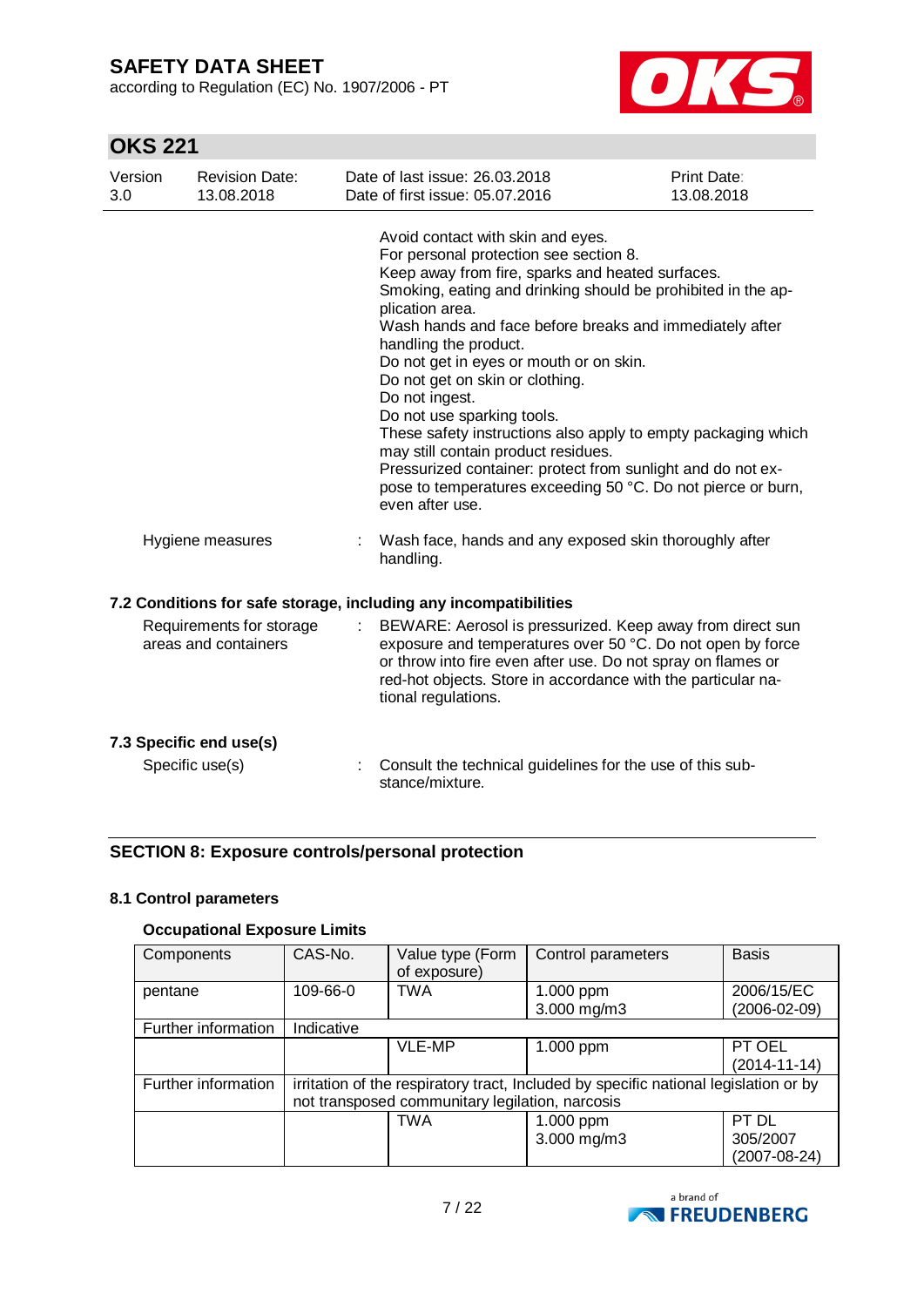according to Regulation (EC) No. 1907/2006 - PT



## **OKS 221**

| Version | Revision Date: | Date of last issue: 26.03.2018  | <b>Print Date:</b> |
|---------|----------------|---------------------------------|--------------------|
| 3.0     | 13.08.2018     | Date of first issue: 05.07.2016 | 13.08.2018         |

| butane                     | 106-97-8       | VLE CD                               | 1.000 ppm                                                                                                                                                                                                                                        | PT OEL<br>$(2014 - 11 - 14)$            |
|----------------------------|----------------|--------------------------------------|--------------------------------------------------------------------------------------------------------------------------------------------------------------------------------------------------------------------------------------------------|-----------------------------------------|
| Further information        |                | impairment of central nervous system |                                                                                                                                                                                                                                                  |                                         |
| molybdenum dis-<br>ulphide | 1317-33-5      | VLE-MP (Inhala-<br>ble fraction)     | 10 mg/m3<br>(Molybdenum)                                                                                                                                                                                                                         | PT OEL<br>$(2014 - 11 - 14)$            |
|                            |                | VLE-MP (Respir-<br>able fraction)    | $3$ mg/m $3$<br>(Molybdenum)                                                                                                                                                                                                                     | PT OEL<br>$(2014 - 11 - 14)$            |
| calcium dihydrox-<br>ide   | 1305-62-0      | <b>TWA</b>                           | $5$ mg/m $3$                                                                                                                                                                                                                                     | 91/322/EEC<br>$(1991 - 07 - 05)$        |
| Further information        |                | effect from 21 August 2018           | Indicative, Existing scientific data on health effects appear to be particularly<br>limited, In the Annex to Directive 91/322/EEC, the references to acetic acid,<br>calcium dihydroxide, lithium hydride and nitrogen monoxide are deleted with |                                         |
|                            |                | VLE-MP                               | $5$ mg/m $3$                                                                                                                                                                                                                                     | PT OEL<br>$(2007-03-26)$                |
| Further information        |                |                                      | Included by specific national legislation or by not transposed communitary<br>legilation, irritation of the upper respiratory tract, Eye irritation, Skin irritation                                                                             |                                         |
|                            |                | <b>TWA</b>                           | $5$ mg/m $3$                                                                                                                                                                                                                                     | PT DL<br>305/2007<br>$(2007 - 08 - 24)$ |
|                            |                | TWA (Respirable<br>fraction)         | 1 $mg/m3$                                                                                                                                                                                                                                        | 2017/164/EU<br>$(2017 - 02 - 01)$       |
| Further information        | Indicative     |                                      |                                                                                                                                                                                                                                                  |                                         |
|                            |                | STEL (Respira-<br>ble fraction)      | $4$ mg/m $3$                                                                                                                                                                                                                                     | 2017/164/EU<br>$(2017 - 02 - 01)$       |
| Further information        | Indicative     |                                      |                                                                                                                                                                                                                                                  |                                         |
| isobutane                  | 75-28-5        | VLE_CD                               | 1.000 ppm                                                                                                                                                                                                                                        | PT OEL<br>$(2014 - 11 - 14)$            |
| Further information        |                | impairment of central nervous system |                                                                                                                                                                                                                                                  |                                         |
| Graphite                   | 7782-42-5      | VLE-MP (Respir-<br>able fraction)    | $2$ mg/m $3$                                                                                                                                                                                                                                     | PT OEL<br>$(2007 - 03 - 26)$            |
| Further information        | pneumoconiosis |                                      |                                                                                                                                                                                                                                                  |                                         |

### **Derived No Effect Level (DNEL) according to Regulation (EC) No. 1907/2006:**

| Substance name                                             | End Use        | Exposure routes | Potential health ef-<br>fects | Value                 |
|------------------------------------------------------------|----------------|-----------------|-------------------------------|-----------------------|
| Benzene, mono-C10-<br>13-alkyl derivs., distn.<br>residues | <b>Workers</b> | Inhalation      | Long-term systemic<br>effects | $3,2$ mg/m $3$        |
|                                                            | <b>Workers</b> | Skin contact    | Long-term systemic<br>effects | $4,3$ mg/kg<br>bw/day |
| calcium dihydroxide                                        | <b>Workers</b> | Inhalation      | Long-term local ef-<br>fects  | 1 $mg/m3$             |
|                                                            | Workers        | Inhalation      | Acute local effects           | $4$ mg/m $3$          |

# **Predicted No Effect Concentration (PNEC) according to Regulation (EC) No. 1907/2006:**

| Substance name                                         | <b>Environmental Compartment</b> | Value                |
|--------------------------------------------------------|----------------------------------|----------------------|
| Benzene, mono-C10-13-alkyl<br>derivs., distn. residues | Fresh water                      | $0,001$ mg/l         |
|                                                        | Intermittent use/release         | $0,001 \text{ mg/l}$ |

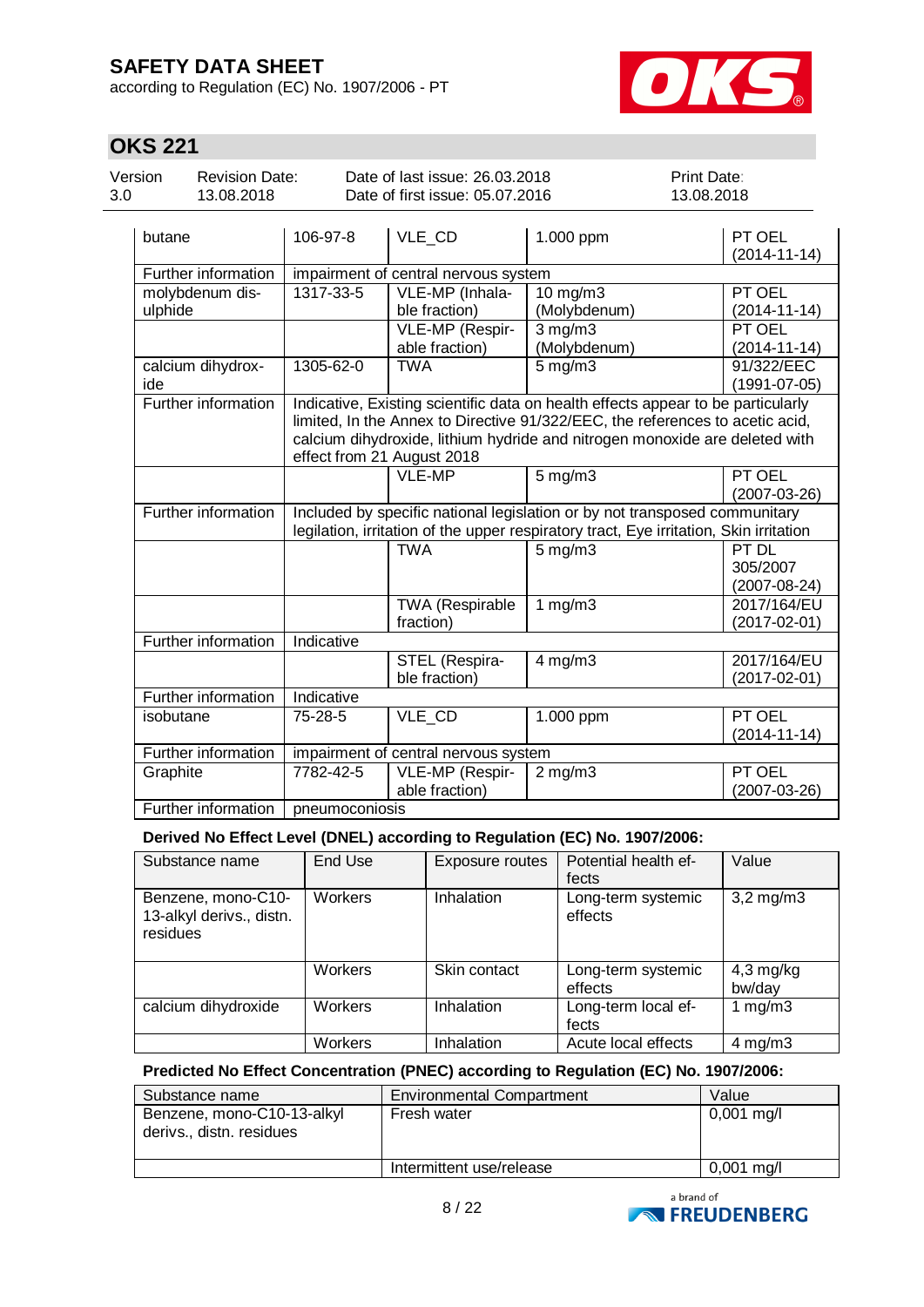according to Regulation (EC) No. 1907/2006 - PT



## **OKS 221**

| Version | Revision Date: | Date of last issue: 26.03.2018  | Print Date: |
|---------|----------------|---------------------------------|-------------|
| 3.0     | 13.08.2018     | Date of first issue: 05.07.2016 | 13.08.2018  |

|                     | Marine water                                              | $0$ mg/l            |
|---------------------|-----------------------------------------------------------|---------------------|
|                     | Microbiological Activity in Sewage Treat-<br>ment Systems | $2$ mg/l            |
|                     | Fresh water sediment                                      | $1,65$ mg/kg        |
|                     | Marine sediment                                           | $0,165$ mg/kg       |
|                     | Soil                                                      | 0,329 mg/kg         |
| calcium dihydroxide | Fresh water                                               | $0,49$ mg/l         |
|                     | Marine water                                              | $0,32 \text{ mg/l}$ |
|                     | Intermittent use/release                                  | $0,49$ mg/l         |
|                     | Microbiological Activity in Sewage Treat-<br>ment Systems | $3$ mg/l            |
|                     | Soil                                                      | 1080 mg/kg          |

#### **8.2 Exposure controls**

#### **Engineering measures**

Use only in an area equipped with explosion proof exhaust ventilation. Handle only in a place equipped with local exhaust (or other appropriate exhaust).

| Personal protective equipment                   |  |                                                                                                                                                                                                                                                                                                                                       |  |  |
|-------------------------------------------------|--|---------------------------------------------------------------------------------------------------------------------------------------------------------------------------------------------------------------------------------------------------------------------------------------------------------------------------------------|--|--|
| Eye protection                                  |  | Safety glasses with side-shields conforming to EN166                                                                                                                                                                                                                                                                                  |  |  |
| Hand protection<br>Material<br>Protective index |  | Fluorinated rubber<br>Class 1                                                                                                                                                                                                                                                                                                         |  |  |
| Remarks                                         |  | Wear protective gloves. The selected protective gloves have<br>to satisfy the specifications of EU Directive 89/686/EEC and<br>the standard EN 374 derived from it. The break through time<br>depends amongst other things on the material, the thickness<br>and the type of glove and therefore has to be measured for<br>each case. |  |  |
| Respiratory protection                          |  | Use respiratory protection unless adequate local exhaust<br>ventilation is provided or exposure assessment demonstrates<br>that exposures are within recommended exposure guidelines.                                                                                                                                                 |  |  |
| Filter type                                     |  | Recommended Filter type:                                                                                                                                                                                                                                                                                                              |  |  |
|                                                 |  | Organic gas and low boiling vapour type (AX)                                                                                                                                                                                                                                                                                          |  |  |
| Protective measures                             |  | The type of protective equipment must be selected according<br>to the concentration and amount of the dangerous substance<br>at the specific workplace.<br>Choose body protection in relation to its type, to the concen-<br>tration and amount of dangerous substances, and to the spe-<br>cific work-place.                         |  |  |

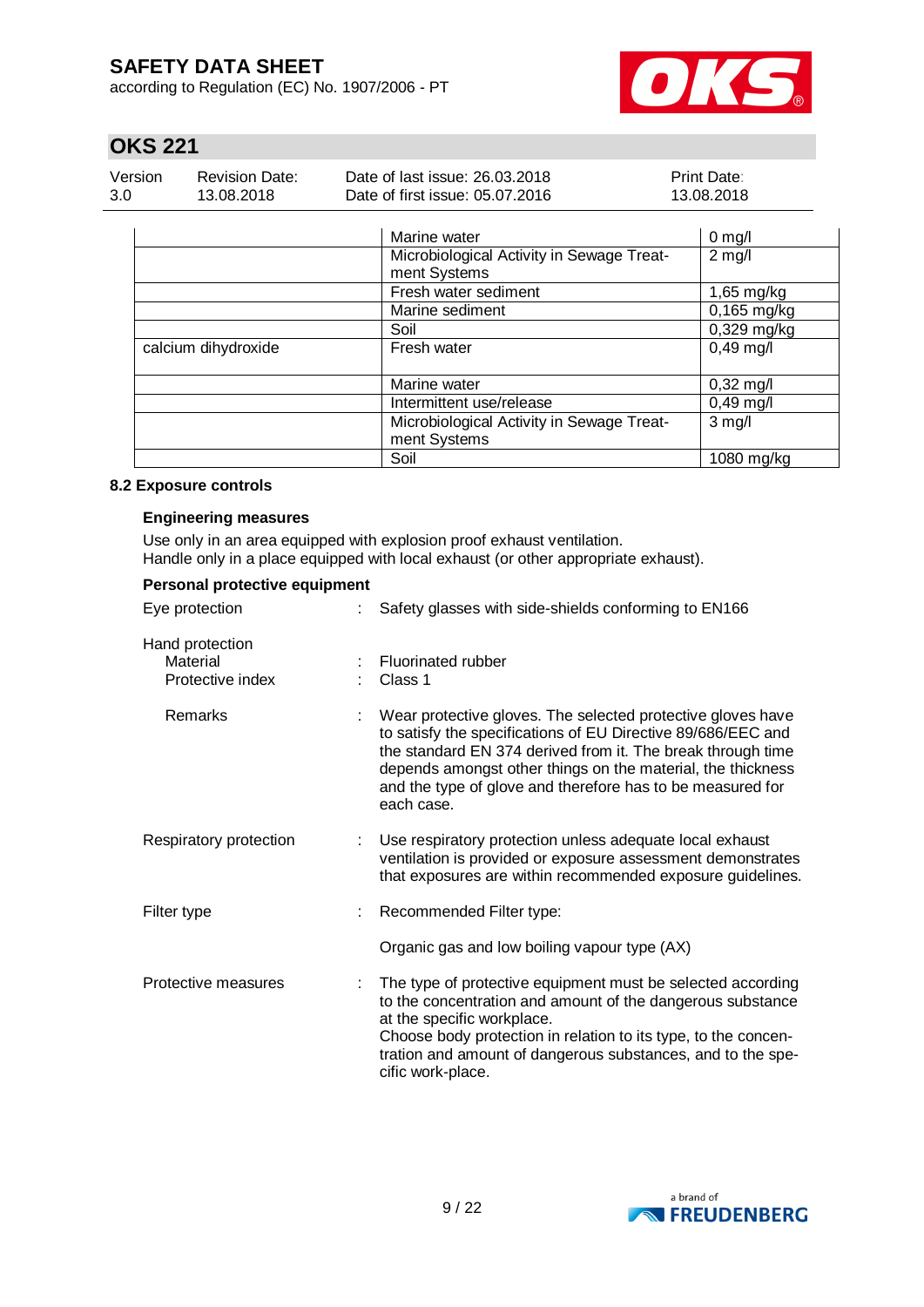according to Regulation (EC) No. 1907/2006 - PT



## **OKS 221**

| Version | <b>Revision Date:</b> | Date of last issue: 26.03.2018  | <b>Print Date:</b> |
|---------|-----------------------|---------------------------------|--------------------|
| 3.0     | 13.08.2018            | Date of first issue: 05.07.2016 | 13.08.2018         |

### **SECTION 9: Physical and chemical properties**

### **9.1 Information on basic physical and chemical properties**

| Appearance                                 |    | aerosol                         |
|--------------------------------------------|----|---------------------------------|
| Colour                                     | ÷  | black                           |
| Odour                                      |    | characteristic                  |
| <b>Odour Threshold</b>                     |    | No data available               |
|                                            |    |                                 |
| рH                                         | t. | Not applicable                  |
| Melting point/range                        |    | No data available               |
| Boiling point/boiling range                | t. | $-161 °C$<br>(1.013 hPa)        |
| Flash point                                |    | $-60 °C$<br>Method: Abel-Pensky |
| Evaporation rate                           |    | No data available               |
| Flammability (solid, gas)                  | ÷. | Extremely flammable aerosol.    |
| Upper explosion limit                      |    | 10,9 %(V)                       |
| Lower explosion limit                      | t. | $1,4\%$ (V)                     |
| Vapour pressure                            | t. | 3.700 hPa (20 °C)               |
| Relative vapour density                    |    | No data available               |
| Density                                    |    | 0,68 g/cm3<br>(20 °C)           |
| <b>Bulk density</b>                        |    | No data available               |
| Solubility(ies)<br>Water solubility        | t. | insoluble                       |
| Solubility in other solvents               | t. | No data available               |
| Partition coefficient: n-<br>octanol/water |    | No data available               |
| Auto-ignition temperature                  |    | No data available               |
| Decomposition temperature                  |    | No data available               |

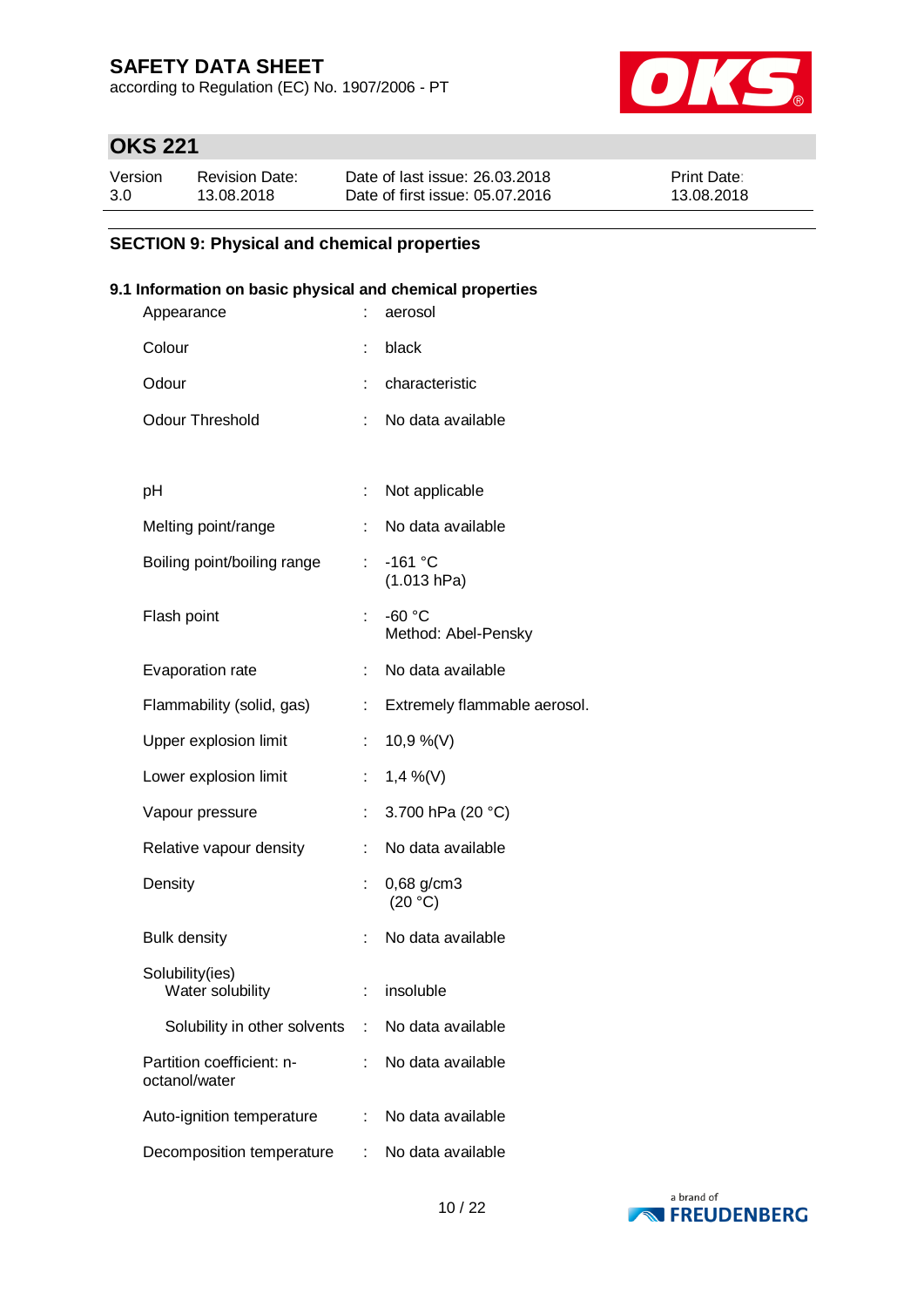according to Regulation (EC) No. 1907/2006 - PT



## **OKS 221**

| Version<br>3.0 | <b>Revision Date:</b><br>13.08.2018 |    | Date of last issue: 26.03.2018<br>Date of first issue: 05.07.2016 | Print Date:<br>13.08.2018 |
|----------------|-------------------------------------|----|-------------------------------------------------------------------|---------------------------|
|                | Viscosity<br>Viscosity, dynamic     |    | No data available                                                 |                           |
|                | Viscosity, kinematic                | ÷. | $<$ 20,5 mm2/s (40 °C)                                            |                           |
|                | <b>Explosive properties</b>         | ÷  | Not explosive                                                     |                           |
|                | Oxidizing properties                |    | No data available                                                 |                           |
|                | 9.2 Other information               |    |                                                                   |                           |
|                | Sublimation point                   |    | No data available                                                 |                           |
|                | Metal corrosion rate                | ÷  | Not corrosive to metals                                           |                           |
|                | Self-ignition                       | ÷  | No data available                                                 |                           |
|                |                                     |    |                                                                   |                           |

### **SECTION 10: Stability and reactivity**

#### **10.1 Reactivity**

No hazards to be specially mentioned.

#### **10.2 Chemical stability**

Stable under normal conditions.

| 10.3 Possibility of hazardous reactions |  |                                                               |  |  |  |
|-----------------------------------------|--|---------------------------------------------------------------|--|--|--|
| Hazardous reactions                     |  | : No dangerous reaction known under conditions of normal use. |  |  |  |
| 10.4 Conditions to avoid                |  |                                                               |  |  |  |

Conditions to avoid : Heat, flames and sparks.

# **10.5 Incompatible materials**

Materials to avoid : Oxidizing agents

### **10.6 Hazardous decomposition products**

No decomposition if stored and applied as directed.

#### **SECTION 11: Toxicological information**

#### **11.1 Information on toxicological effects**

#### **Acute toxicity**

#### **Product:**

Acute oral toxicity : Remarks: Effects due to ingestion may include:

Symptoms: Central nervous system depression

11 / 22

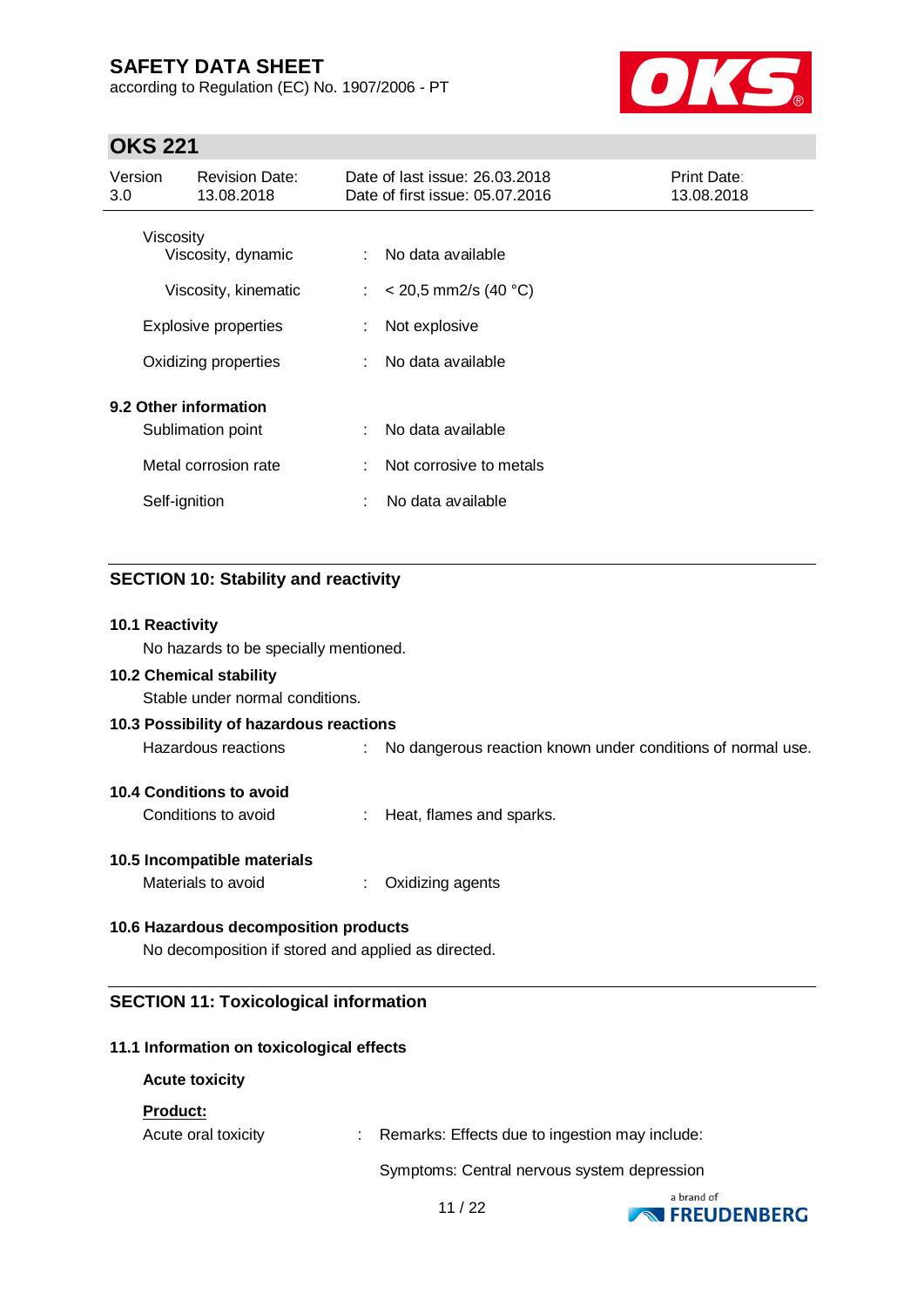according to Regulation (EC) No. 1907/2006 - PT



# **OKS 221**

| Version<br>3.0 | <b>Revision Date:</b><br>13.08.2018 |                                                                                                                                                | Date of last issue: 26.03.2018<br>Date of first issue: 05.07.2016                                                                                                                                                      | <b>Print Date:</b><br>13.08.2018 |
|----------------|-------------------------------------|------------------------------------------------------------------------------------------------------------------------------------------------|------------------------------------------------------------------------------------------------------------------------------------------------------------------------------------------------------------------------|----------------------------------|
|                |                                     |                                                                                                                                                |                                                                                                                                                                                                                        |                                  |
|                | Acute inhalation toxicity           | ÷                                                                                                                                              | Remarks: Respiration of solvent vapour may cause dizziness.                                                                                                                                                            |                                  |
|                |                                     |                                                                                                                                                | Symptoms: Inhalation may provoke the following symptoms:,<br>Respiratory disorder, Local irritation, Respiratory disorders,<br>Dizziness, Drowsiness, Vomiting, Fatigue, Vertigo, Central<br>nervous system depression |                                  |
|                | Acute dermal toxicity               |                                                                                                                                                | Remarks: Prolonged or repeated skin contact with liquid may<br>cause defatting resulting in drying, redness and possible blis-<br>tering.                                                                              |                                  |
|                |                                     |                                                                                                                                                | Symptoms: Skin disorders                                                                                                                                                                                               |                                  |
|                | <b>Components:</b>                  |                                                                                                                                                |                                                                                                                                                                                                                        |                                  |
|                | calcium dihydroxide:                |                                                                                                                                                |                                                                                                                                                                                                                        |                                  |
|                | Acute oral toxicity                 |                                                                                                                                                | : LD50 (Rat, female): $> 2.000$ mg/kg<br>Method: OECD Test Guideline 425<br>Assessment: The substance or mixture has no acute oral tox-<br>icity                                                                       |                                  |
|                | Acute dermal toxicity               | LD50 (Rabbit): $> 2.500$ mg/kg<br>÷<br>Method: OECD Test Guideline 402<br>Assessment: The substance or mixture has no acute dermal<br>toxicity |                                                                                                                                                                                                                        |                                  |
| butane:        |                                     |                                                                                                                                                |                                                                                                                                                                                                                        |                                  |
|                | Acute inhalation toxicity           | ÷                                                                                                                                              | LC50 (Rat): 658 mg/l<br>Exposure time: 4 h<br>Test atmosphere: gas                                                                                                                                                     |                                  |
|                | molybdenum disulphide:              |                                                                                                                                                |                                                                                                                                                                                                                        |                                  |
|                | Acute oral toxicity                 |                                                                                                                                                | LD50 (Rat): $> 5.000$ mg/kg                                                                                                                                                                                            |                                  |
|                | Acute dermal toxicity               | ÷.                                                                                                                                             | LD50 (Rat): $> 16.000$ mg/kg                                                                                                                                                                                           |                                  |
|                | isobutane:                          |                                                                                                                                                |                                                                                                                                                                                                                        |                                  |
|                | Acute inhalation toxicity           |                                                                                                                                                | LC50 (Rat): 658 mg/l<br>Exposure time: 4 h<br>Test atmosphere: gas                                                                                                                                                     |                                  |
|                | <b>Skin corrosion/irritation</b>    |                                                                                                                                                |                                                                                                                                                                                                                        |                                  |

#### **Product:**

Remarks: This information is not available.

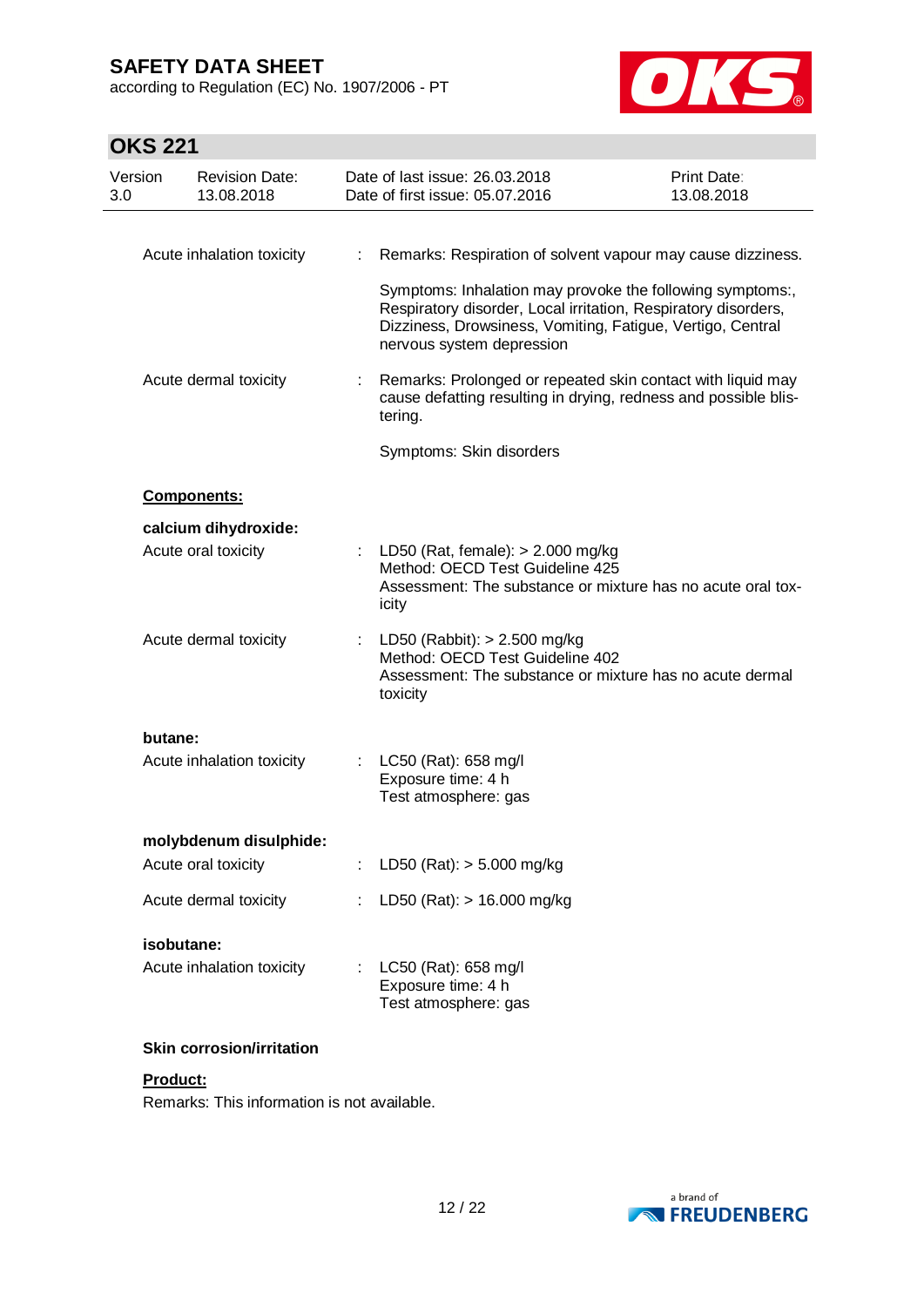according to Regulation (EC) No. 1907/2006 - PT



## **OKS 221**

| Version | Revision Date: | Date of last issue: 26.03.2018  | <b>Print Date:</b> |
|---------|----------------|---------------------------------|--------------------|
| 3.0     | 13.08.2018     | Date of first issue: 05.07.2016 | 13.08.2018         |

#### **Components:**

#### **calcium dihydroxide:**

Species: Rabbit Assessment: Irritating to skin. Method: OECD Test Guideline 404 Result: Irritating to skin.

#### **molybdenum disulphide:**

Assessment: No skin irritation Result: No skin irritation

#### **Serious eye damage/eye irritation**

#### **Product:**

Remarks: Risk of serious damage to eyes.

#### **Components:**

#### **calcium dihydroxide:**

Species: Rabbit Assessment: Risk of serious damage to eyes. Method: OECD Test Guideline 405 Result: Risk of serious damage to eyes.

#### **molybdenum disulphide:**

Assessment: No eye irritation Result: No eye irritation

#### **Respiratory or skin sensitisation**

#### **Product:**

Remarks: This information is not available.

#### **Components:**

#### **calcium dihydroxide:**

Assessment: Does not cause skin sensitisation. Result: Does not cause skin sensitisation.

### **molybdenum disulphide:**

Assessment: Does not cause skin sensitisation. Result: Does not cause skin sensitisation.

#### **Germ cell mutagenicity**

#### **Product:**

Genotoxicity in vitro : Remarks: No data available

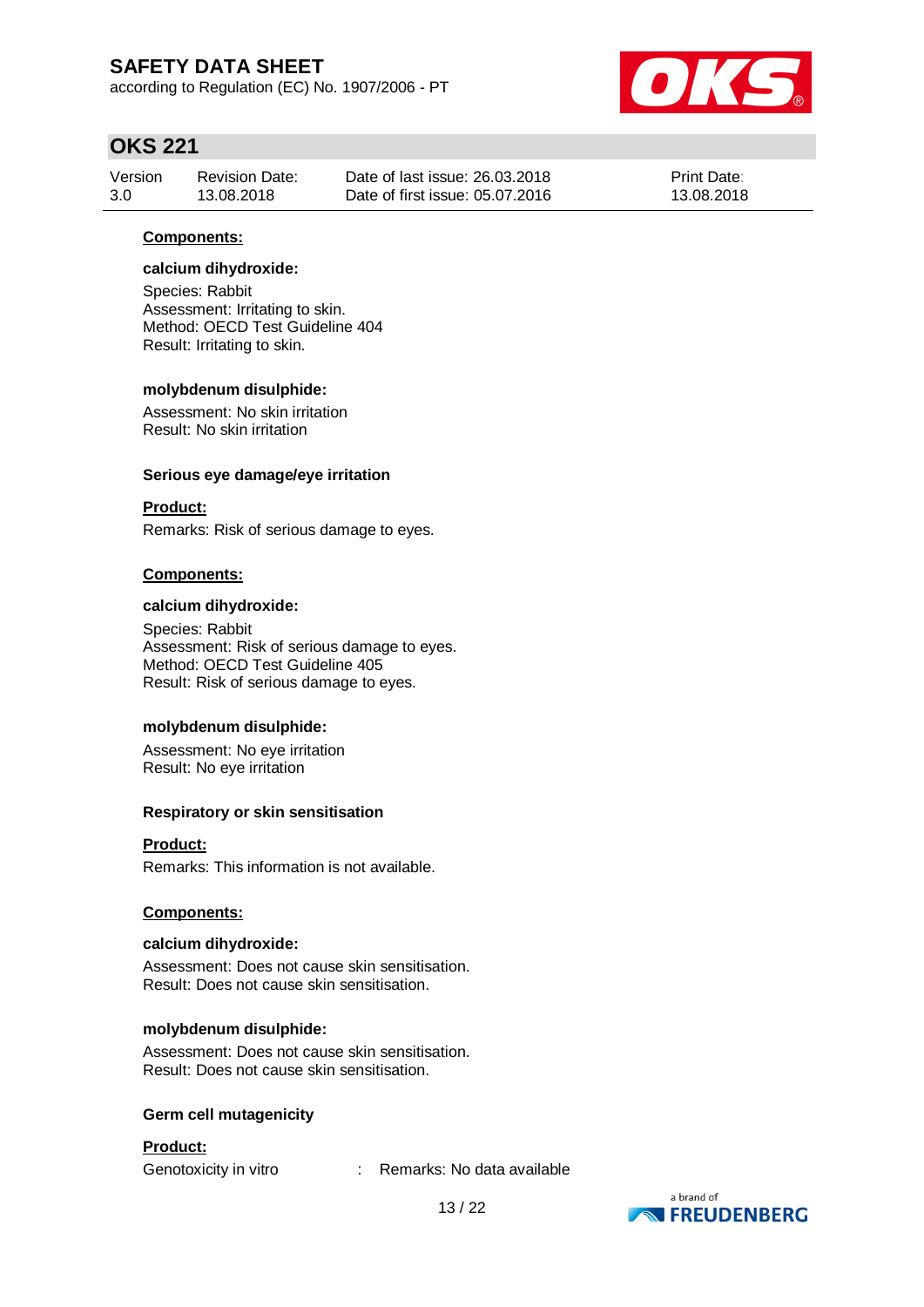according to Regulation (EC) No. 1907/2006 - PT



# **OKS 221**

| Version<br>3.0 | <b>Revision Date:</b><br>13.08.2018                                   |                | Date of last issue: 26.03.2018<br>Date of first issue: 05.07.2016                                     | <b>Print Date:</b><br>13.08.2018 |
|----------------|-----------------------------------------------------------------------|----------------|-------------------------------------------------------------------------------------------------------|----------------------------------|
|                | Genotoxicity in vivo                                                  |                | : Remarks: No data available                                                                          |                                  |
|                | Components:                                                           |                |                                                                                                       |                                  |
|                | calcium dihydroxide:<br>Genotoxicity in vitro                         |                | : Test Type: Ames test<br>Method: OECD Test Guideline 471<br>Result: negative                         |                                  |
|                |                                                                       |                | Test Type: Chromosome aberration test in vitro<br>Method: OECD Test Guideline 473<br>Result: negative |                                  |
|                | molybdenum disulphide:                                                |                |                                                                                                       |                                  |
| sessment       | Germ cell mutagenicity-As- :                                          |                | Animal testing did not show any mutagenic effects.                                                    |                                  |
|                | Carcinogenicity                                                       |                |                                                                                                       |                                  |
| Product:       | Remarks: No data available                                            |                |                                                                                                       |                                  |
|                | Components:                                                           |                |                                                                                                       |                                  |
| ment           | molybdenum disulphide:<br>Carcinogenicity - Assess-                   | $\mathbb{Z}^n$ | No evidence of carcinogenicity in animal studies.                                                     |                                  |
|                | <b>Reproductive toxicity</b>                                          |                |                                                                                                       |                                  |
| Product:       | Effects on fertility                                                  |                | : Remarks: No data available                                                                          |                                  |
| ment           | Effects on foetal develop-                                            |                | : Remarks: No data available                                                                          |                                  |
|                | <b>STOT - single exposure</b>                                         |                |                                                                                                       |                                  |
|                | Components:                                                           |                |                                                                                                       |                                  |
| pentane:       | Assessment: May cause drowsiness or dizziness.                        |                |                                                                                                       |                                  |
|                | calcium dihydroxide:<br>Assessment: May cause respiratory irritation. |                |                                                                                                       |                                  |

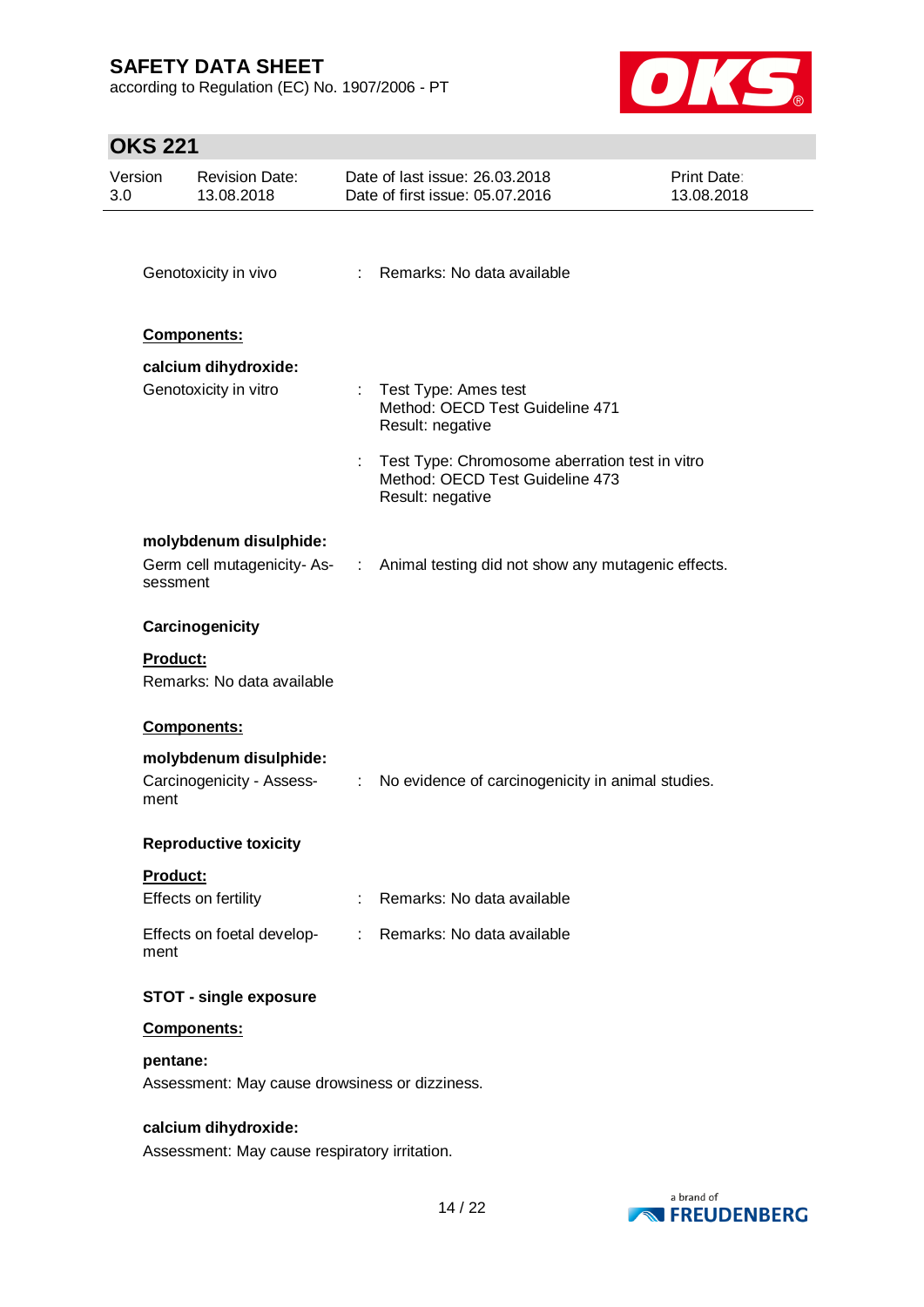according to Regulation (EC) No. 1907/2006 - PT



## **OKS 221**

| Version | <b>Revision Date:</b> | Date of last issue: 26.03.2018  | <b>Print Date:</b> |
|---------|-----------------------|---------------------------------|--------------------|
| 3.0     | 13.08.2018            | Date of first issue: 05.07.2016 | 13.08.2018         |

#### **molybdenum disulphide:**

Assessment: The substance or mixture is not classified as specific target organ toxicant, single exposure.

#### **STOT - repeated exposure**

#### **Components:**

#### **molybdenum disulphide:**

Assessment: The substance or mixture is not classified as specific target organ toxicant, repeated exposure.

#### **Repeated dose toxicity**

### **Product:**

Remarks: This information is not available.

#### **Aspiration toxicity**

#### **Product:**

May be fatal if swallowed and enters airways.

#### **Components:**

**pentane:**

May be fatal if swallowed and enters airways.

#### **Further information**

#### **Product:**

Remarks: Ingestion causes irritation of upper respiratory system and gastrointestinal disturbance.

#### **Components:**

#### **molybdenum disulphide:**

Remarks: Information given is based on data on the components and the toxicology of similar products.

#### **SECTION 12: Ecological information**

#### **12.1 Toxicity**

#### **Product:**

Toxicity to fish **:** Remarks: Toxic to aquatic organisms, may cause long-term adverse effects in the aquatic environment.

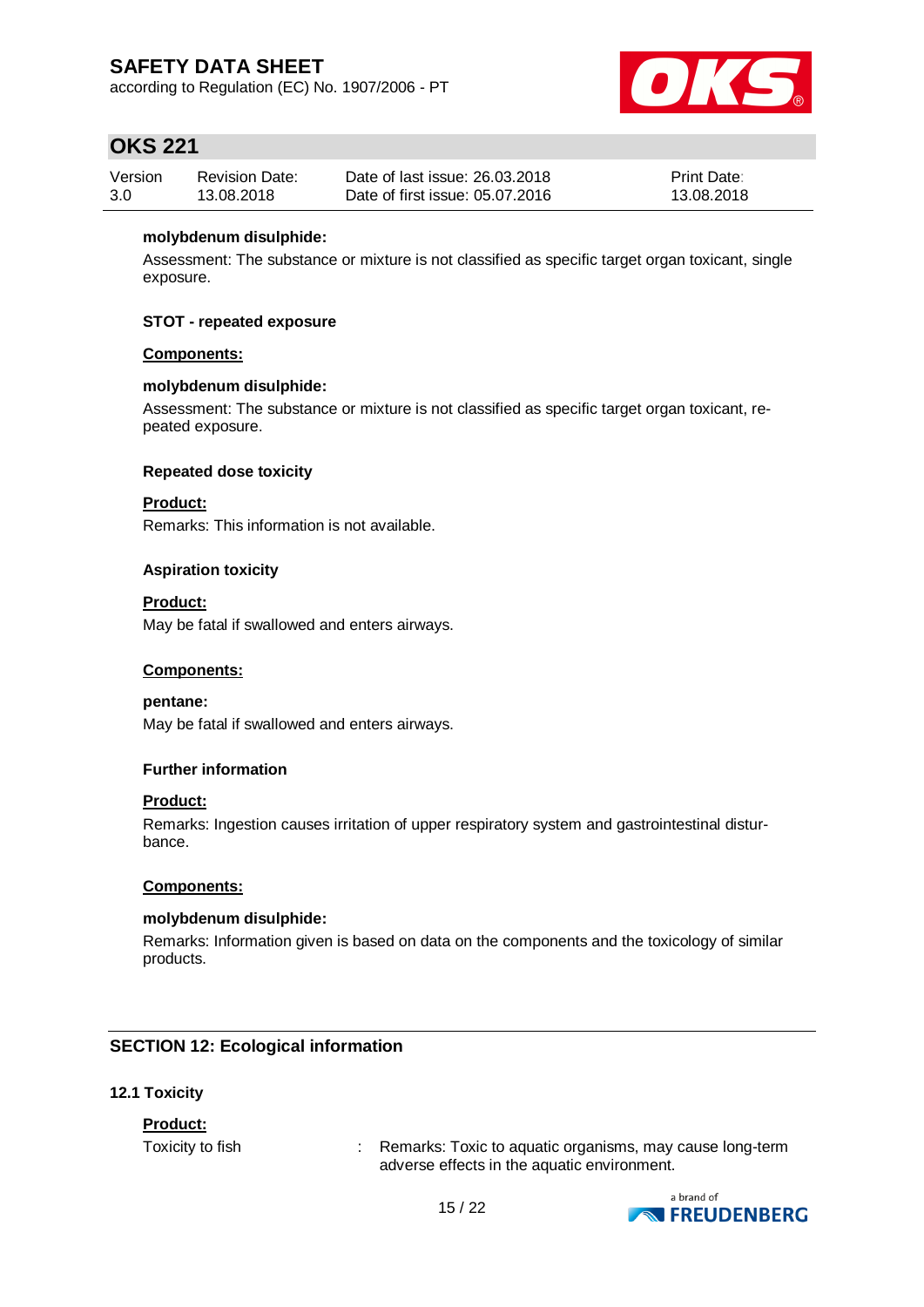according to Regulation (EC) No. 1907/2006 - PT



# **OKS 221**

| Version<br>3.0 | <b>Revision Date:</b><br>13.08.2018                         |      | Date of last issue: 26.03.2018<br>Date of first issue: 05.07.2016                                                                                                    | Print Date:<br>13.08.2018 |
|----------------|-------------------------------------------------------------|------|----------------------------------------------------------------------------------------------------------------------------------------------------------------------|---------------------------|
|                |                                                             |      |                                                                                                                                                                      |                           |
|                | Toxicity to daphnia and other :<br>aquatic invertebrates    |      | Remarks: No data available                                                                                                                                           |                           |
|                | Toxicity to algae                                           |      | Remarks: No data available                                                                                                                                           |                           |
|                | Toxicity to microorganisms                                  |      | Remarks: No data available                                                                                                                                           |                           |
|                | Components:                                                 |      |                                                                                                                                                                      |                           |
|                | pentane:                                                    |      |                                                                                                                                                                      |                           |
|                | <b>Ecotoxicology Assessment</b><br>Chronic aquatic toxicity | ÷    | Harmful to aquatic life with long lasting effects.                                                                                                                   |                           |
|                | calcium dihydroxide:                                        |      |                                                                                                                                                                      |                           |
|                | Toxicity to fish                                            |      | LC50 (Oncorhynchus mykiss (rainbow trout)): 50,6 mg/l<br>Exposure time: 96 h                                                                                         |                           |
|                | Toxicity to daphnia and other<br>aquatic invertebrates      | - 11 | EC50 (Daphnia magna (Water flea)): 49,1 mg/l<br>Exposure time: 48 h<br>Test Type: static test<br>Method: OECD Test Guideline 202<br>GLP: yes                         |                           |
|                | Toxicity to algae                                           |      | EC50 (Pseudokirchneriella subcapitata (green algae)): 184,57<br>mg/l<br>Exposure time: 72 h<br>Test Type: static test<br>Method: OECD Test Guideline 201<br>GLP: yes |                           |
|                | <b>Ecotoxicology Assessment</b>                             |      |                                                                                                                                                                      |                           |
|                | Acute aquatic toxicity                                      | ÷.   | This product has no known ecotoxicological effects.                                                                                                                  |                           |
|                | Chronic aquatic toxicity                                    |      | This product has no known ecotoxicological effects.                                                                                                                  |                           |
|                | molybdenum disulphide:                                      |      |                                                                                                                                                                      |                           |
|                | Toxicity to fish                                            |      | LC50 (Pimephales promelas (fathead minnow)): > 100 mg/l<br>Exposure time: 96 h                                                                                       |                           |
|                | Toxicity to daphnia and other :<br>aquatic invertebrates    |      | EC50 (Daphnia magna (Water flea)): > 100 mg/l<br>Exposure time: 48 h                                                                                                 |                           |
|                | Toxicity to algae                                           |      | EC50 (Pseudokirchneriella subcapitata (green algae)): > 100<br>mg/l<br>Exposure time: 72 h                                                                           |                           |

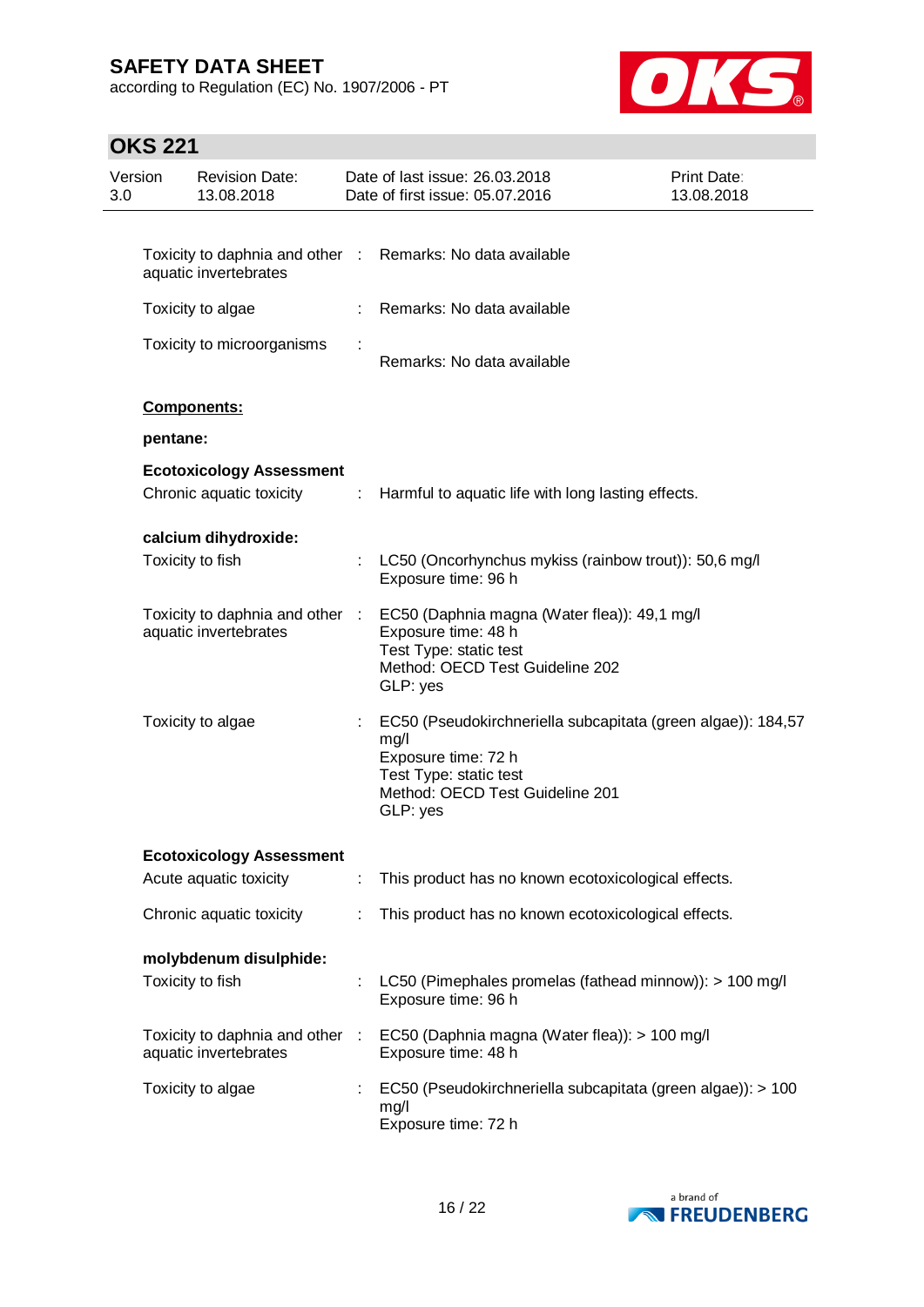according to Regulation (EC) No. 1907/2006 - PT



# **OKS 221**

| Version<br>3.0                          |                 | <b>Revision Date:</b><br>13.08.2018                |    | Date of last issue: 26,03,2018<br>Date of first issue: 05.07.2016                                                                                                                                                       | <b>Print Date:</b><br>13.08.2018 |
|-----------------------------------------|-----------------|----------------------------------------------------|----|-------------------------------------------------------------------------------------------------------------------------------------------------------------------------------------------------------------------------|----------------------------------|
|                                         |                 | 12.2 Persistence and degradability                 |    |                                                                                                                                                                                                                         |                                  |
|                                         | Product:        |                                                    |    |                                                                                                                                                                                                                         |                                  |
|                                         |                 | Biodegradability                                   |    | Remarks: No data available                                                                                                                                                                                              |                                  |
|                                         | ty              |                                                    |    | Physico-chemical removabili- : Remarks: No data available                                                                                                                                                               |                                  |
|                                         |                 | Components:                                        |    |                                                                                                                                                                                                                         |                                  |
|                                         |                 | calcium dihydroxide:                               |    |                                                                                                                                                                                                                         |                                  |
|                                         |                 | Biodegradability                                   |    | Remarks: The methods for determining the biological degra-<br>dability are not applicable to inorganic substances.                                                                                                      |                                  |
|                                         |                 | 12.3 Bioaccumulative potential                     |    |                                                                                                                                                                                                                         |                                  |
|                                         | Product:        |                                                    |    |                                                                                                                                                                                                                         |                                  |
|                                         |                 | <b>Bioaccumulation</b>                             |    | Remarks: This mixture contains no substance considered to<br>be persistent, bioaccumulating and toxic (PBT).<br>This mixture contains no substance considered to be very<br>persistent and very bioaccumulating (vPvB). |                                  |
|                                         |                 | <b>Components:</b>                                 |    |                                                                                                                                                                                                                         |                                  |
|                                         | propane:        |                                                    |    |                                                                                                                                                                                                                         |                                  |
|                                         |                 | Partition coefficient: n-<br>octanol/water         | ÷  | log Pow: 2,36                                                                                                                                                                                                           |                                  |
|                                         | butane:         |                                                    |    |                                                                                                                                                                                                                         |                                  |
|                                         |                 | Partition coefficient: n-<br>octanol/water         |    | log Pow: 2,89<br>Method: OECD Test Guideline 107                                                                                                                                                                        |                                  |
|                                         | isobutane:      |                                                    |    |                                                                                                                                                                                                                         |                                  |
|                                         |                 | Partition coefficient: n-<br>octanol/water         |    | : log Pow: 2,88<br>Method: OECD Test Guideline 107                                                                                                                                                                      |                                  |
|                                         |                 | 12.4 Mobility in soil                              |    |                                                                                                                                                                                                                         |                                  |
|                                         | Product:        |                                                    |    |                                                                                                                                                                                                                         |                                  |
|                                         | <b>Mobility</b> |                                                    |    | Remarks: No data available                                                                                                                                                                                              |                                  |
|                                         |                 | Distribution among environ-<br>mental compartments | ÷. | Remarks: No data available                                                                                                                                                                                              |                                  |
| 12.5 Results of PBT and vPvB assessment |                 |                                                    |    |                                                                                                                                                                                                                         |                                  |
|                                         | Product:        |                                                    |    |                                                                                                                                                                                                                         |                                  |



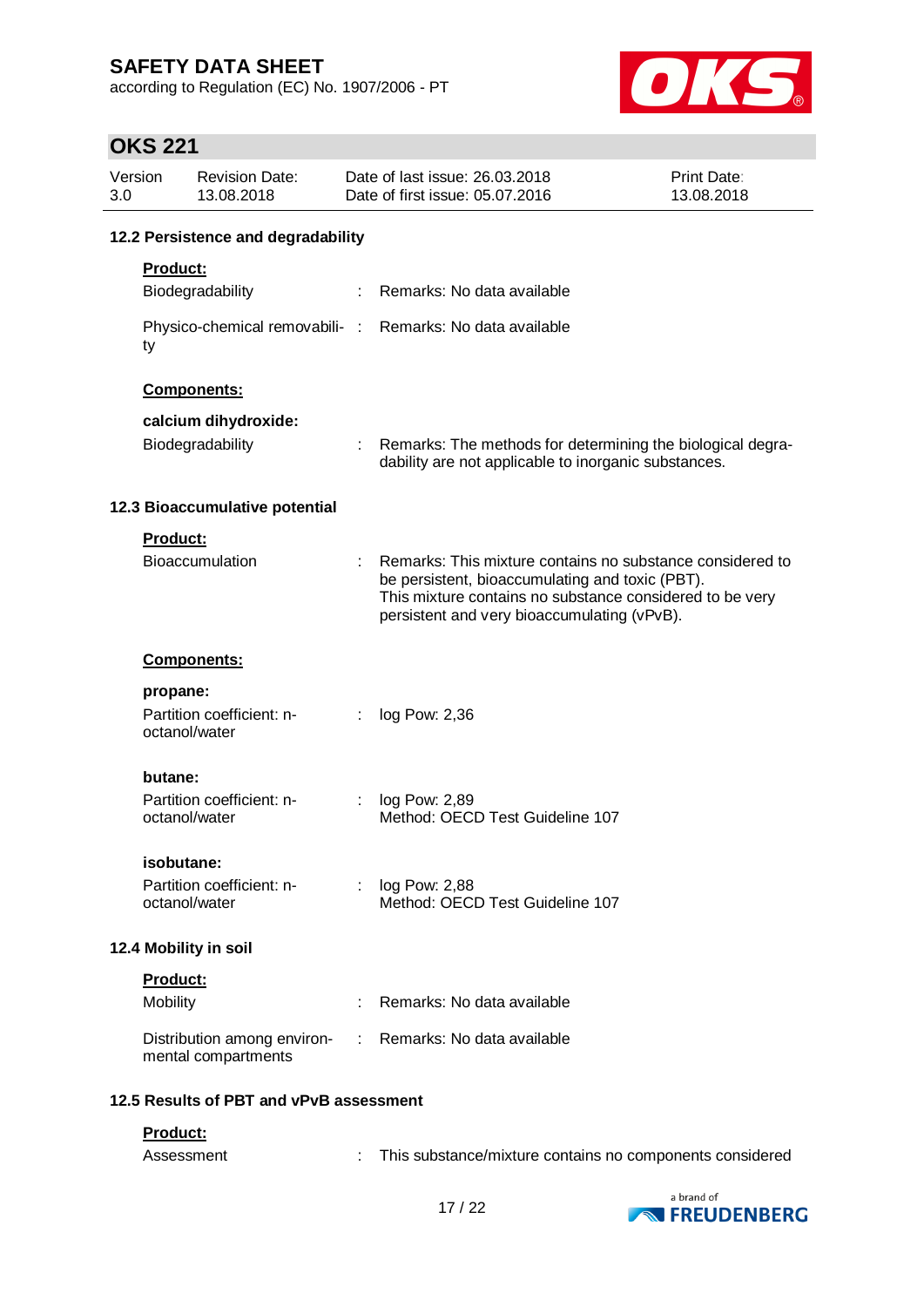according to Regulation (EC) No. 1907/2006 - PT



# **OKS 221**

| Version<br>3.0 | <b>Revision Date:</b><br>13.08.2018 | Date of last issue: 26,03,2018<br>Date of first issue: 05.07.2016                                                                              | Print Date:<br>13.08.2018 |
|----------------|-------------------------------------|------------------------------------------------------------------------------------------------------------------------------------------------|---------------------------|
|                |                                     | to be either persistent, bioaccumulative and toxic (PBT), or<br>very persistent and very bioaccumulative (vPvB) at levels of<br>0.1% or higher |                           |
|                | 12.6 Other adverse effects          |                                                                                                                                                |                           |
|                | <b>Product:</b>                     |                                                                                                                                                |                           |
|                | tion                                | Additional ecological informa-: Toxic to aquatic life with long lasting effects.                                                               |                           |

### **SECTION 13: Disposal considerations**

| 13.1 Waste treatment methods |   |                                                                                                                                                                                                                     |
|------------------------------|---|---------------------------------------------------------------------------------------------------------------------------------------------------------------------------------------------------------------------|
| Product                      | ÷ | Do not dispose of with domestic refuse.<br>Dispose of as hazardous waste in compliance with local and<br>national regulations.                                                                                      |
|                              |   | Waste codes should be assigned by the user based on the<br>application for which the product was used.                                                                                                              |
| Contaminated packaging       |   | Packaging that is not properly emptied must be disposed of as<br>the unused product.<br>Offer empty spray cans to an established disposal company.<br>Pressurized container: Do not pierce or burn, even after use. |
|                              |   | The following Waste Codes are only suggestions:                                                                                                                                                                     |

### **SECTION 14: Transport information**

### **14.1 UN number**

| <b>ADR</b>                      |       | $:$ UN 1950                  |
|---------------------------------|-------|------------------------------|
| <b>IMDG</b>                     | t in  | <b>UN 1950</b>               |
| <b>IATA</b>                     | t - 1 | <b>UN 1950</b>               |
| 14.2 UN proper shipping name    |       |                              |
| <b>ADR</b>                      | t.    | <b>AEROSOLS</b>              |
| <b>IMDG</b>                     |       | <b>AEROSOLS</b><br>(pentane) |
| <b>IATA</b>                     |       | Aerosols, flammable          |
| 14.3 Transport hazard class(es) |       |                              |
| <b>ADR</b>                      |       | : 2                          |
| <b>IMDG</b>                     |       | : 2.1                        |

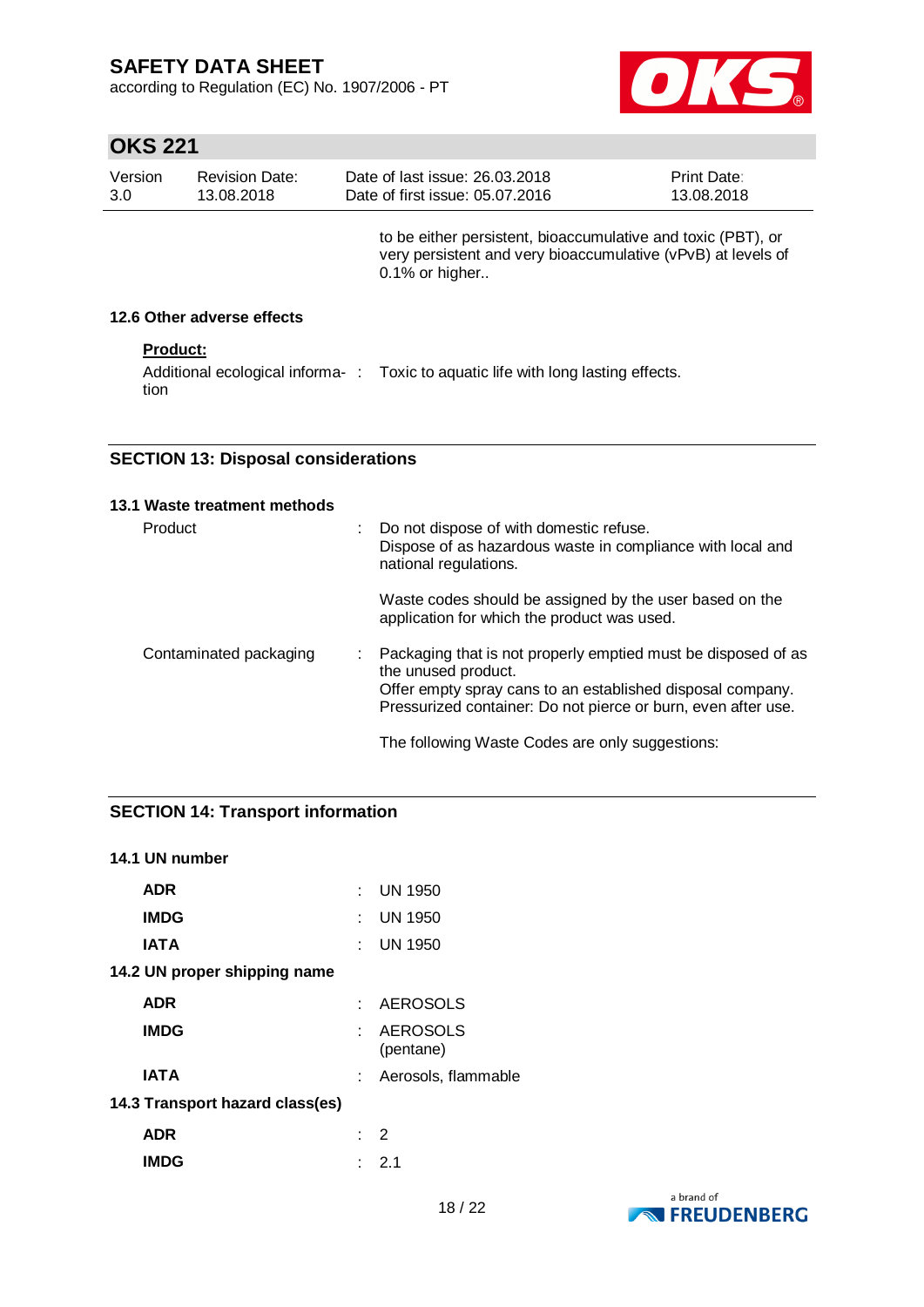according to Regulation (EC) No. 1907/2006 - PT



## **OKS 221**

| Version<br>3.0 |                                   | <b>Revision Date:</b><br>13.08.2018                                                            |            | Date of last issue: 26.03.2018<br>Date of first issue: 05.07.2016       | Print Date:<br>13.08.2018 |  |
|----------------|-----------------------------------|------------------------------------------------------------------------------------------------|------------|-------------------------------------------------------------------------|---------------------------|--|
|                |                                   |                                                                                                |            |                                                                         |                           |  |
|                | <b>IATA</b>                       |                                                                                                |            | 2.1                                                                     |                           |  |
|                |                                   | 14.4 Packing group                                                                             |            |                                                                         |                           |  |
|                | <b>ADR</b><br>Labels              | Packing group<br><b>Classification Code</b><br>Tunnel restriction code                         |            | Not assigned by regulation<br>5F<br>2.1<br>(D)                          |                           |  |
|                | <b>IMDG</b><br>Labels<br>EmS Code | Packing group                                                                                  | $\epsilon$ | Not assigned by regulation<br>2.1<br>$F-D, S-U$                         |                           |  |
|                | aircraft)<br>Labels               | <b>IATA (Cargo)</b><br>Packing instruction (cargo<br>Packing instruction (LQ)<br>Packing group |            | 203<br>Y203<br>Not assigned by regulation<br><b>Flammable Gas</b>       |                           |  |
|                | ger aircraft)<br>Labels           | IATA (Passenger)<br>Packing instruction (passen-<br>Packing instruction (LQ)<br>Packing group  | ÷.         | 203<br>$:$ Y203<br>Not assigned by regulation<br>Flammable Gas          |                           |  |
|                |                                   | <b>14.5 Environmental hazards</b>                                                              |            |                                                                         |                           |  |
|                | <b>ADR</b>                        | Environmentally hazardous                                                                      |            | $:$ yes                                                                 |                           |  |
|                | <b>IMDG</b>                       | Marine pollutant                                                                               |            | yes                                                                     |                           |  |
|                |                                   | <b>IATA (Passenger)</b><br>Environmentally hazardous                                           |            | : no                                                                    |                           |  |
|                |                                   | <b>IATA (Cargo)</b><br>Environmentally hazardous                                               |            | no                                                                      |                           |  |
|                |                                   | 14.6 Special precautions for user                                                              |            |                                                                         |                           |  |
|                |                                   | No special precautions required.                                                               |            |                                                                         |                           |  |
|                |                                   |                                                                                                |            | 14.7 Transport in bulk according to Annex II of Marpol and the IBC Code |                           |  |
|                | <b>Remarks</b>                    |                                                                                                |            | Not applicable for product as supplied.                                 |                           |  |

### **SECTION 15: Regulatory information**

#### **15.1 Safety, health and environmental regulations/legislation specific for the substance or mixture**

REACH - Candidate List of Substances of Very High : This product does not contain sub-

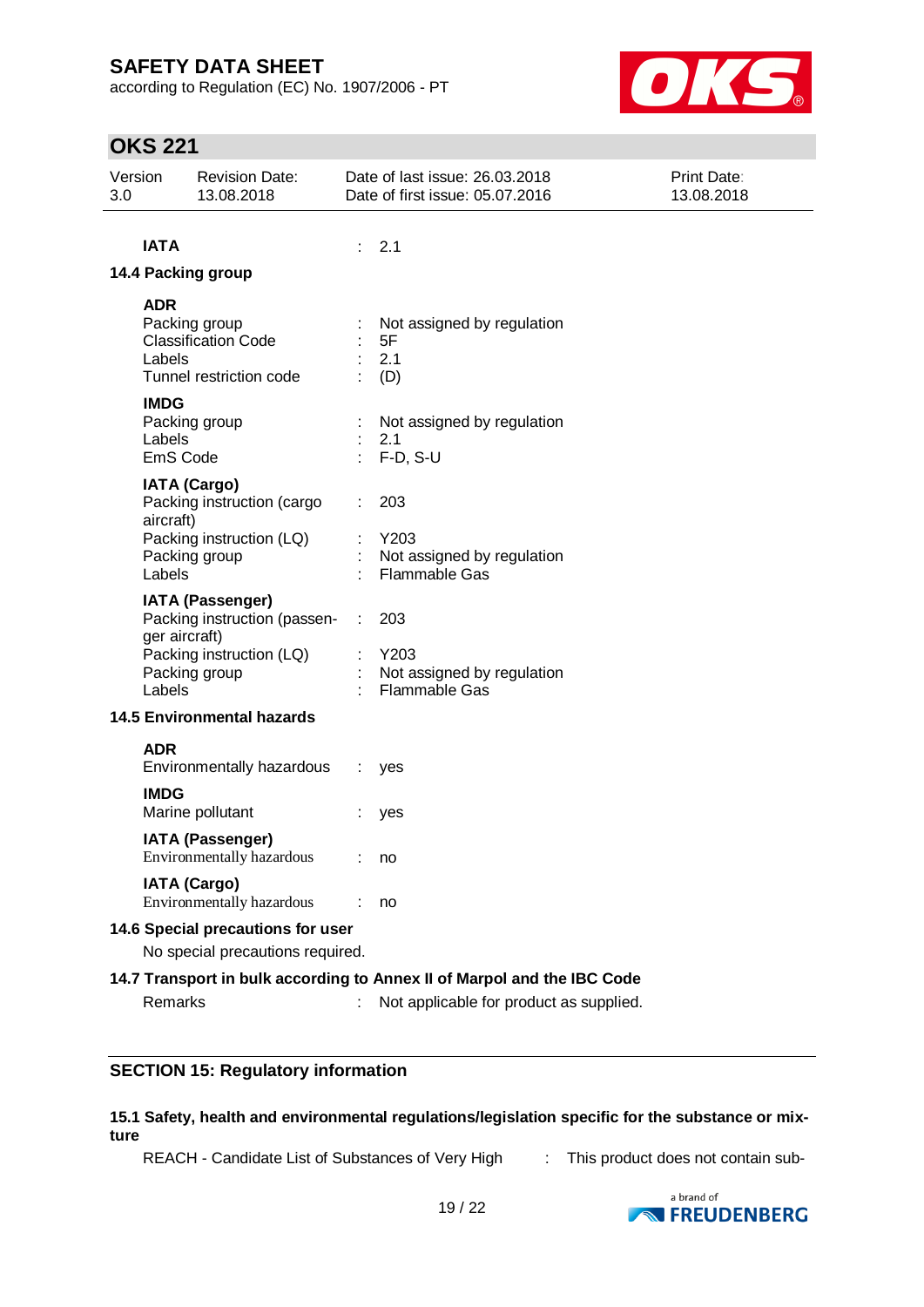according to Regulation (EC) No. 1907/2006 - PT



# **OKS 221**

| Version<br>3.0 |                                         | <b>Revision Date:</b><br>13.08.2018                                                                                                                  |   | Date of last issue: 26.03.2018<br>Date of first issue: 05.07.2016                                                                                                                                                                                                                                                                                                                                                              |               |                    | Print Date:<br>13.08.2018                                                |
|----------------|-----------------------------------------|------------------------------------------------------------------------------------------------------------------------------------------------------|---|--------------------------------------------------------------------------------------------------------------------------------------------------------------------------------------------------------------------------------------------------------------------------------------------------------------------------------------------------------------------------------------------------------------------------------|---------------|--------------------|--------------------------------------------------------------------------|
|                | Concern for Authorisation (Article 59). |                                                                                                                                                      |   |                                                                                                                                                                                                                                                                                                                                                                                                                                |               | Article 57).       | stances of very high concern (Regu-<br>lation (EC) No 1907/2006 (REACH), |
|                | (Annex XIV)                             | REACH - List of substances subject to authorisation                                                                                                  |   |                                                                                                                                                                                                                                                                                                                                                                                                                                | t.            | Not applicable     |                                                                          |
|                |                                         | lete the ozone layer                                                                                                                                 |   | Regulation (EC) No 1005/2009 on substances that dep-                                                                                                                                                                                                                                                                                                                                                                           | $\mathcal{L}$ | Not applicable     |                                                                          |
|                | lutants                                 |                                                                                                                                                      |   | Regulation (EC) No 850/2004 on persistent organic pol-                                                                                                                                                                                                                                                                                                                                                                         | $\sim$ 1.     | Not applicable     |                                                                          |
|                |                                         | Regulation (EC) No 649/2012 of the European Parlia-<br>of dangerous chemicals                                                                        |   | ment and the Council concerning the export and import                                                                                                                                                                                                                                                                                                                                                                          | ÷             | Not applicable     |                                                                          |
|                |                                         | REACH - Restrictions on the manufacture, placing on<br>the market and use of certain dangerous substances,<br>preparations and articles (Annex XVII) |   |                                                                                                                                                                                                                                                                                                                                                                                                                                | ÷             | Not applicable     |                                                                          |
|                |                                         |                                                                                                                                                      |   | Seveso III: Directive 2012/18/EU of the European Parliament and of the Council on the control of<br>major-accident hazards involving dangerous substances.                                                                                                                                                                                                                                                                     |               |                    |                                                                          |
|                | P <sub>3a</sub>                         |                                                                                                                                                      |   | <b>FLAMMABLE AEROSOLS</b>                                                                                                                                                                                                                                                                                                                                                                                                      |               | Quantity 1<br>150t | Quantity 2<br>500 t                                                      |
|                | E <sub>2</sub>                          |                                                                                                                                                      |   | <b>ENVIRONMENTAL</b><br><b>HAZARDS</b>                                                                                                                                                                                                                                                                                                                                                                                         |               | 200t               | 500 t                                                                    |
|                | E <sub>2</sub>                          |                                                                                                                                                      |   |                                                                                                                                                                                                                                                                                                                                                                                                                                |               |                    |                                                                          |
|                | P <sub>2</sub>                          |                                                                                                                                                      |   |                                                                                                                                                                                                                                                                                                                                                                                                                                |               |                    |                                                                          |
|                | 34                                      |                                                                                                                                                      |   | Petroleum products: (a)<br>gasolines and naphthas,<br>(b) kerosenes (including jet<br>fuels), (c) gas oils (includ-<br>ing diesel fuels, home<br>heating oils and gas oil<br>blending streams), (d)<br>heavy fuel oils (e) alterna-<br>tive fuels serving the same<br>purposes and with similar<br>properties as regards<br>flammability and environ-<br>mental hazards as the<br>products referred to in<br>points (a) to (d) |               | 2.500 t            | 25.000 t                                                                 |
|                |                                         | Volatile organic compounds                                                                                                                           | ÷ | Directive 2010/75/EU of 24 November 2010 on industrial<br>emissions (integrated pollution prevention and control)<br>Volatile organic compounds (VOC) content: 68 %<br>Remarks: VOC content excluding water                                                                                                                                                                                                                    |               |                    |                                                                          |

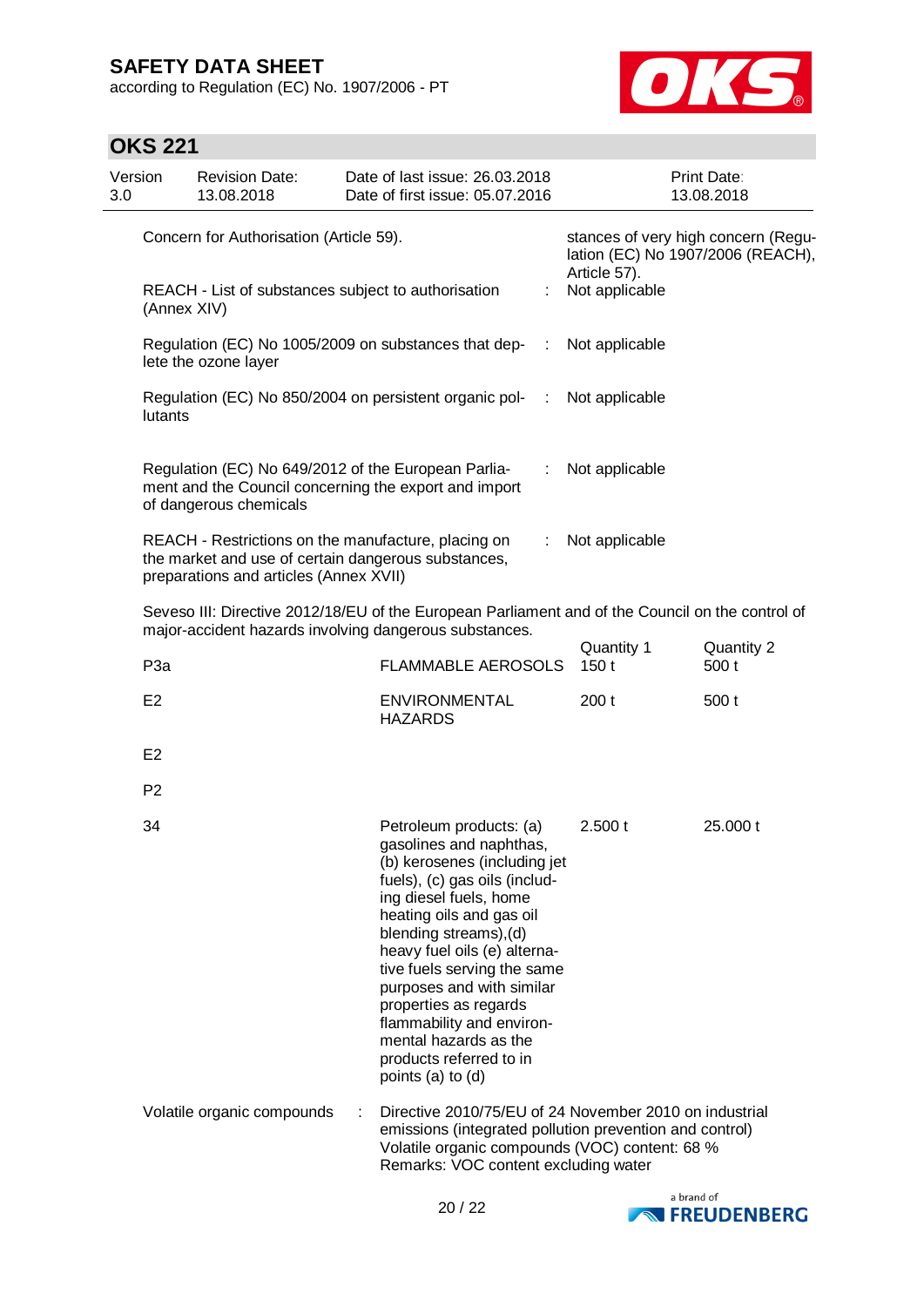according to Regulation (EC) No. 1907/2006 - PT



## **OKS 221**

| Version | Revision Date: | Date of last issue: 26,03,2018  | <b>Print Date:</b> |
|---------|----------------|---------------------------------|--------------------|
| 3.0     | 13.08.2018     | Date of first issue: 05.07.2016 | 13.08.2018         |

Other regulations:

Take note of Directive 94/33/EC on the protection of young people at work or stricter national regulations, where applicable.

#### **15.2 Chemical safety assessment**

This information is not available.

### **SECTION 16: Other information**

#### **Full text of H-Statements**

| H <sub>220</sub> | : Extremely flammable gas.                            |
|------------------|-------------------------------------------------------|
| H <sub>225</sub> | : Highly flammable liquid and vapour.                 |
| H <sub>280</sub> | : Contains gas under pressure; may explode if heated. |
| H304             | : May be fatal if swallowed and enters airways.       |
| H315             | Causes skin irritation.                               |
| H318             | : Causes serious eye damage.                          |
| H335             | : May cause respiratory irritation.                   |
| H336             | May cause drowsiness or dizziness.                    |
| H411             | : Toxic to aquatic life with long lasting effects.    |
|                  |                                                       |

#### **Full text of other abbreviations**

| Note C               | Some organic substances may be marketed either in a specif-<br>ic isomeric form or as a mixture of several isomers. In this<br>case the supplier must state on the label whether the sub- |
|----------------------|-------------------------------------------------------------------------------------------------------------------------------------------------------------------------------------------|
| Note $U$ (table 3.1) | stance is a specific isomer or a mixture of isomers.<br>When put on the market gases have to be classified as "Gas-                                                                       |
|                      | es under pressure", in one of the groups compressed gas,                                                                                                                                  |
|                      | liquefied gas, refrigerated liquefied gas or dissolved gas. The                                                                                                                           |
|                      | group depends on the physical state in which the gas is pack-                                                                                                                             |
|                      | aged and therefore has to be assigned case by case.                                                                                                                                       |

ADN - European Agreement concerning the International Carriage of Dangerous Goods by Inland Waterways; ADR - European Agreement concerning the International Carriage of Dangerous Goods by Road; AICS - Australian Inventory of Chemical Substances; ASTM - American Society for the Testing of Materials; bw - Body weight; CLP - Classification Labelling Packaging Regulation; Regulation (EC) No 1272/2008; CMR - Carcinogen, Mutagen or Reproductive Toxicant; DIN - Standard of the German Institute for Standardisation; DSL - Domestic Substances List (Canada); ECHA - European Chemicals Agency; EC-Number - European Community number; ECx - Concentration associated with x% response; ELx - Loading rate associated with x% response; EmS - Emergency Schedule; ENCS - Existing and New Chemical Substances (Japan); ErCx -